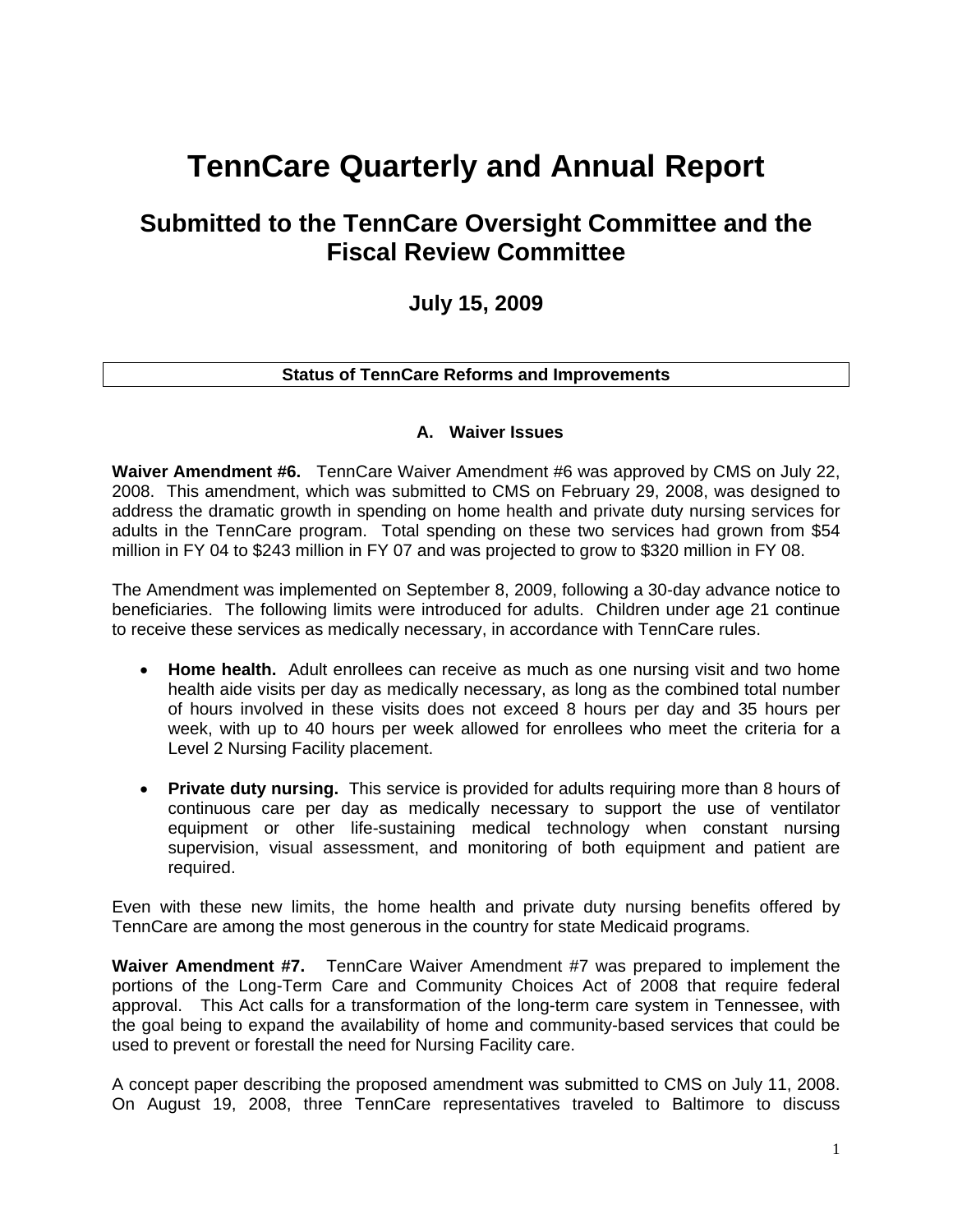Amendment #7 with CMS officials and to ask for their assistance in completing the approval process by December 31, 2008, so that the program, which is being called "CHOICES," could be implemented by July 1, 2009.

On August 28, 2008, a draft of Amendment #7 was submitted to the TennCare Oversight Committee, the members appointed as of that date to the Select Oversight Committee on Long-Term Care, and the Tennessee Justice Center for a 30-day review period. The draft was also posted on the TennCare website. Weekly phone conferences began taking place with CMS staff in an effort to identify issues early and work through them quickly.

The actual amendment was submitted to CMS on October 2, 2008. CMS followed up the submission with three sets of written questions. The first set was sent on October 24, 2008; the second set was sent on November 19, 2008, and the third set was sent on December 3, 2008. There were over 120 questions and subparts of questions contained in these three documents. The state responded to the questions and also continued to have weekly phone conferences with CMS.

On January 13, 2009, four TennCare staff persons traveled to Baltimore to meet with CMS staff in an attempt to get resolution on what the outstanding issues were and how they could be resolved. Drafts of waiver approval materials were circulated back and forth between CMS and the state over the next three months, as CMS continued to raise new questions and issues. Finally, at the end of April 2009, it appeared that the questions had been answered and the approval package was ready for federal approval. The state received a handful of small clarification questions from CMS staff in May; these were quickly answered.

As of June 30, 2009, the end of the state's fiscal year, Amendment #7 had not yet been approved.

**Waiver extension.** Demonstration programs such as TennCare are approved for time-limited periods. The current demonstration is known as "TennCare II," and it expires on June 30, 2010.

According to the Special Terms and Conditions of the waiver, the state must apply for an extension one year in advance of the expiration date. On June 15, 2009, the Governor sent a letter to CMS requesting a three-year extension of the TennCare demonstration, beginning on July 1, 2010.

## **B. Delivery System Issues**

**Completion of move to fully integrated, at risk, MCOs.** Two newly configured MCOs, AmeriChoice and BlueCare, began operations in East Tennessee and West Tennessee during this fiscal year. Both MCOs are operating at full risk, and both incorporate behavioral health services into their integrated care model.

The two MCOs began work in West Tennessee on November 1, 2008, and in East Tennessee on January 1, 2009. (Two MCOs—AmeriChoice and Amerigroup—began operating full-risk, comprehensive care models in Middle Tennessee on April 1, 2007.)

**New Pharmacy Benefits Manager.** On October 1, 2008, SXC Health Solutions Corporation began work as the new Pharmacy Benefits Manager (PBM). The PBM is responsible for providing a state-of-the-art online Point of Sale (POS) pharmacy claims processing system with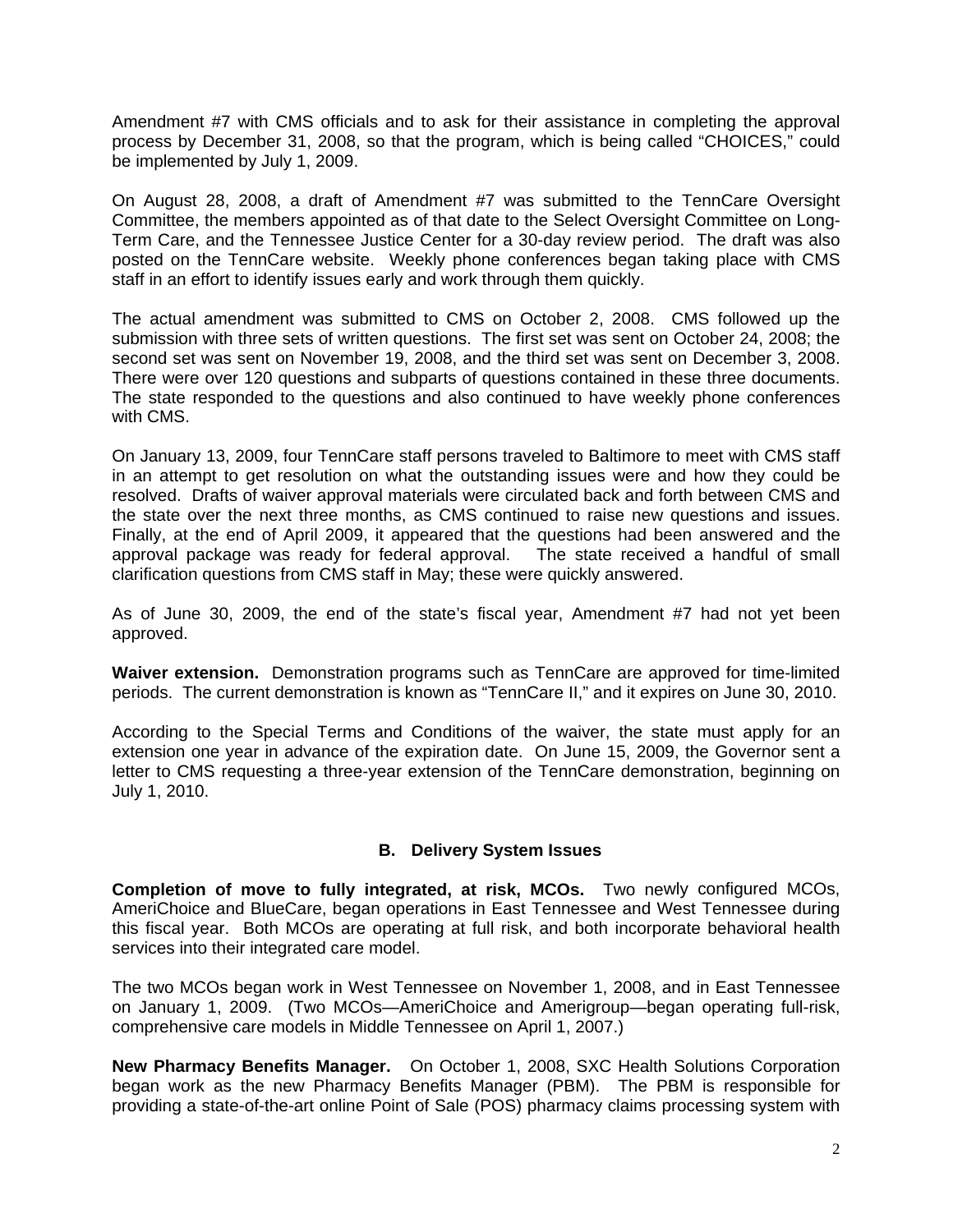prospective drug utilization review (Pro-DUR) and retrospective drug utilization review (Retro-DUR) capabilities, along with a 24-hour, 7 days a week call center to handle prior authorization requests, pharmacy technical assistance questions, etc. Some key differences in the new PBM contract are that SXC is responsible for managing the pharmacy network and also assumes some financial risk for supplemental rebates.

The pharmacy network now consists of a specialty pharmacy network in addition to a retail/ambulatory pharmacy network. The specialty pharmacy network agrees to accept more favorable reimbursement rates on designated specialty products and must possess unique clinical monitoring and distribution capabilities. In addition, specialty pharmacy services may be provided through the mail.

With respect to supplemental rebates, SXC guaranteed a certain percentage of supplemental rebates to the state. If they exceed this savings number by over 1%, they receive a financial reward of up to \$1.2 million. If they fall short of this expected savings number by more than 1%, they owe the state up to the guaranteed amount.

## **C. Daniels**

The state has been under an injunction for over 20 years in a case known as *Daniels.* The case involved redetermination of Medicaid eligibility for individuals who had originally qualified for Medicaid because they received Supplemental Security Income (SSI) cash assistance, but who had since had their SSI benefits terminated by the Social Security Administration.

Under this injunction, the state was prohibited from terminating the eligibility of individuals in the *Daniels* class until the court approved a process for determining whether a class member might be eligible under a different Medicaid eligibility category. As a result, individuals in the *Daniels* class continued to receive TennCare benefits without regard to whether or not they continued to meet Medicaid eligibility criteria. There are approximately 157,000 class members.

As part of an amendment to TennCare II in 2005, the Centers for Medicare and Medicaid Services (CMS) approved TennCare's redetermination process. The Sixth Circuit Court of Appeals also approved the process. When the demonstration project was renewed in 2007, CMS again approved the process.

On February 1, 2008, the state filed a motion with the U.S. District Court seeking to have the injunction in the *Daniels* case lifted so that the state could implement the CMS-approved redetermination process with the *Daniels* class members. CMS fully supported the state in this request.

On January 8, 2009, the District Court granted the state's motion and lifted the injunction. As a result of this action, the state initiated the approved redetermination process for *Daniels* class members.

The process began with an *ex parte* review to identify class members who, based on available information, are eligible for TennCare in another category. For those individuals not determined eligible through the *ex parte* review process, the next step was an extensive outreach and notification process whereby enrollees were encouraged to respond to a Request for Information (RFI) by providing any additional information that could be used to determine their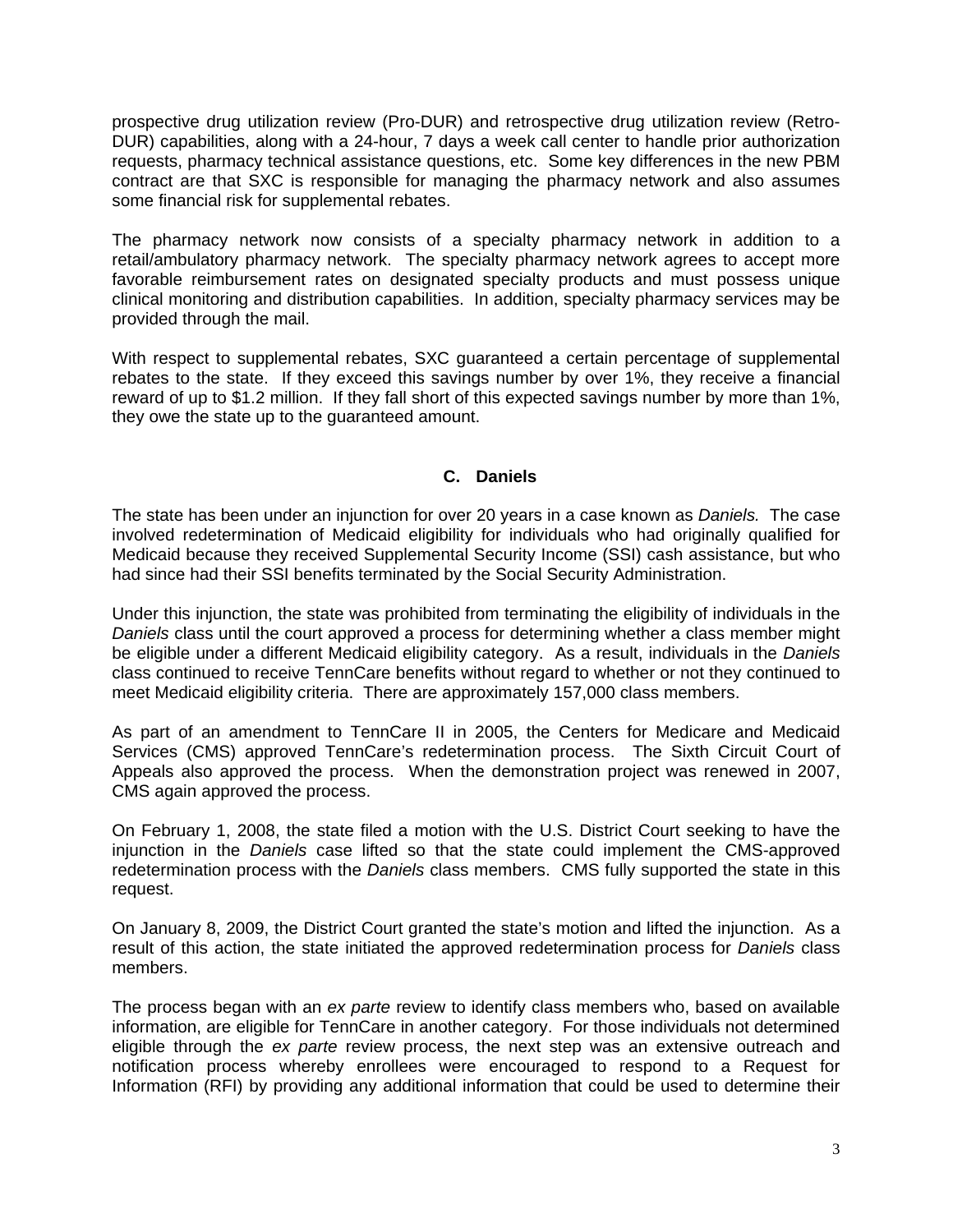eligibility in another category. Mailings of RFIs are done in groups, since not all potential responses to RFIs could be handled within the timeframes required by federal law.

As of the end of June, almost 31,000 class members were determined to continue to be eligible for TennCare. Individuals who are not found to be eligible for TennCare will go through the disenrollment process. The RFI process for this class will continue into the 2009-2010 state fiscal year.

#### **D. Quality of Care**

**HEDIS/CAHPS report.** In October 2008 TennCare published the annual report of HEDIS/CAHPS data. The full name for HEDIS is Healthcare Effectiveness Data Information Set, and the full name for CAHPS is Consumer Assessment of Health Plans Surveys.

In 2006 Tennessee became the first state in the nation to require that all of its Managed Care Organizations (MCOs) be accredited by NCQA (the National Committee for Quality Assurance). This report provides data that enables the state to compare the performance of its managed care organizations (MCOs) against national norms and benchmarks and also to compare performance among MCOs. TennCare has completed three full years of HEDIS/CAHPS reporting by MCO. This report is shared with CMS each year and also posted on the TennCare website.

In 2005, seven TennCare MCOs in the East and West regions of the state submitted HEDIS results for six measures to NCQA. In subsequent years, the MCOs continued to submit results for these measures. To determine whether significant improvement had occurred during the four years beginning with HEDIS 2005 and ending with HEDIS 2008, the percentage point change between 2005 and 2008 was calculated.

Significant improvement occurred if the percentage point change between results for a measure met the NCQA determined minimum effect size. The NCQA pre-calculated effect sizes are statistically based and consistent with HEDIS specifications. Four of the MCOs demonstrated significant improvement for HbA1c Testing Rate; three showed significant improvement for Childhood Immunization Status Combo 2 and Breast Cancer Screening; and two had significant improvement in Timeliness of Prenatal Care and Postpartum Care. In addition, one MCO had significant improvement for all of the six measures.

The CAHPS surveys, developed by NCQA, include separate surveys for adults, children, and children with special health care needs. The 2008 Adult CAHPS results for four global rating questions and three composite scores were compared with the results submitted for 2007. The comparison showed that increases for the most positive responses occurred in two to five results, the highest increase being 8.24 percentage points for UAHC for the composite score of "Getting Care Quickly."

The 2008 Child CAHPS results for four global rating questions and four composite scores were compared with the results submitted for 2007. The comparison showed that increases for the most positive responses occurred in three to six results, the highest increase being 12.53 percentage points for AmeriChoice East for the global rating of "Rating of Health Plan." The 2008 Children with Chronic Conditions (CCC) CAHPS results for six CCC composite scores were compared with the results submitted for 2007. The comparison showed that increases for the most positive responses occurred in one to five results, the highest increase being 6.36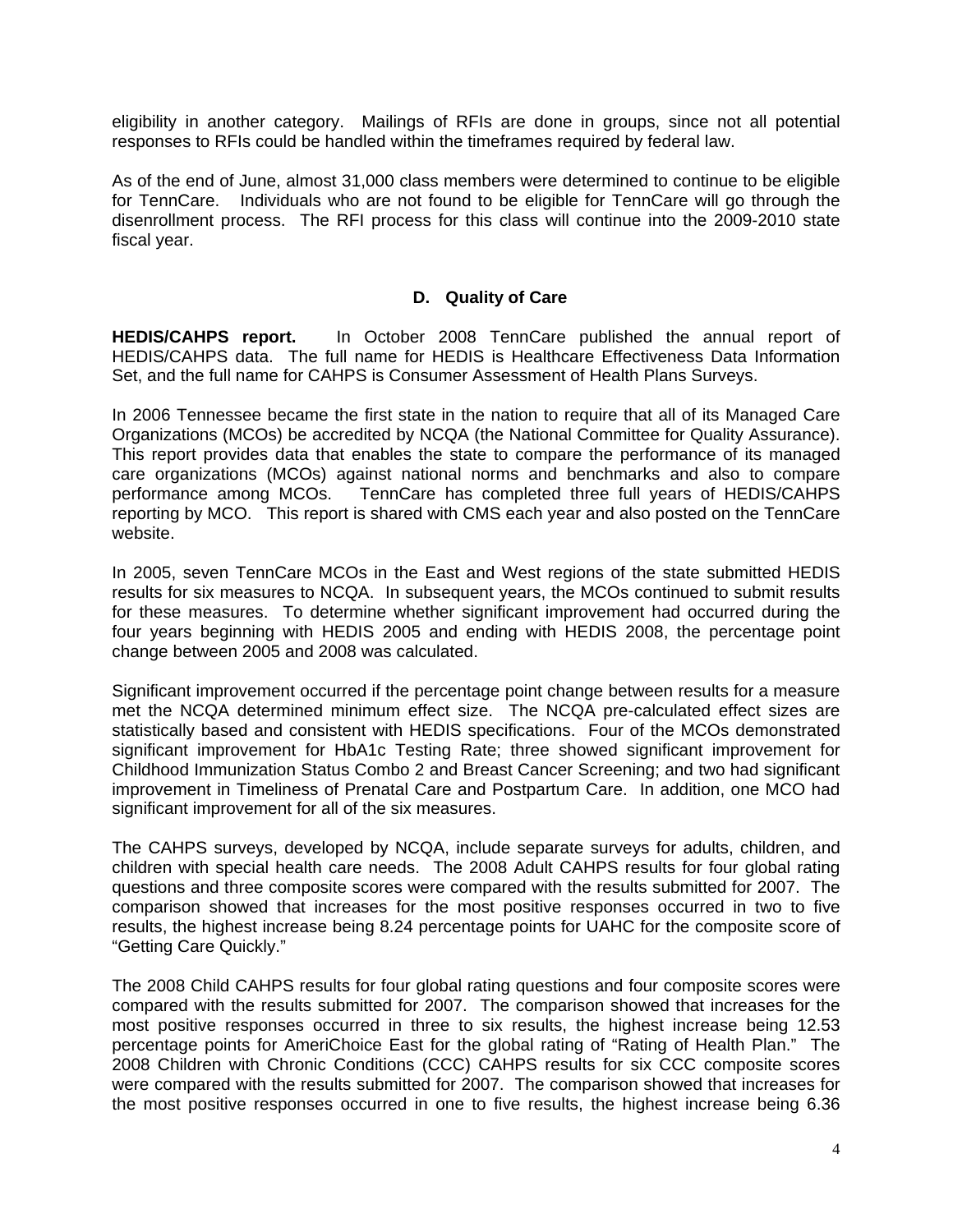percentage points for BlueCare for the composite score of "Family-Centered Care: Getting Needed Information."

## **E. Long Term Care**

A number of steps were taken during the year to move toward implementation of the Long-Term Care Community Choices Act of 2008. A great deal of time and attention was devoted to securing an amendment to the TennCare waiver that would provide the authority for the provisions of the Act that required federal approval. (See Part A of this section.)

Highlights of other actions include the following:

**Expansion of the current HCBS waiver.** We sought approval from CMS to expand the enrollment cap for the Home and Community Based Services (HCBS) waiver serving persons who are elderly and disabled. At the beginning of the year, the cap was set at 3,700 persons. We requested an amendment to the HCBS waiver to be able to add 2,300 more people, for a total of 6,000, and in September 2008 we were notified that our request had been approved. As of the end of June, applicants are in process who will fill all remaining slots, such that 6,000 persons will have been served during the current program year. Once the CHOICES program is underway (see Part A of this section), these persons will be moved into that program.

**Streamlining eligibility.** TennCare has been working with the Department of Human Services to streamline the process for applying for TennCare-reimbursed long-term care. This process involves two components: financial eligibility and medical eligibility. Criteria must be met in both areas in order for an individual to qualify for TennCare-reimbursed long-term care.

One step that has been taken is to stop requesting financial information from SSI eligibles seeking long-term care, since these persons, in order to qualify for SSI, have demonstrated that they have income levels that are below the maximum levels required by TennCare for long-term care. Now, if SSI eligibles meet the medical criteria for long-term care, they can be enrolled almost immediately.

Another step has been to work on developing a new online system that will allow applications for medical eligibility for long-term care to be processed and approved more quickly.

**Nursing facility diversification.** In recognition of the fact that there will be more emphasis on home and community based services in the future, TennCare awarded over \$2.7 million to 26 Nursing Facilities for projects that will enable them to deliver more home and community based services. These services include adult day care, personal care, and homemaker services.

**Long Term Care Partnership insurance policies.** TennCare requested approval from CMS to begin a long-term care partnership program effective October 1, 2008. Long-term care partnership insurance policies are policies that certain individuals can purchase that may enable them to preserve all or a portion of their assets for their heirs, should they require long-term care in the future. The Tennessee Department of Commerce and Insurance published rules to describe the program, as well as Agent Training Guidelines to ensure that agents selling the policies are well aware of how the policies affect TennCare eligibility.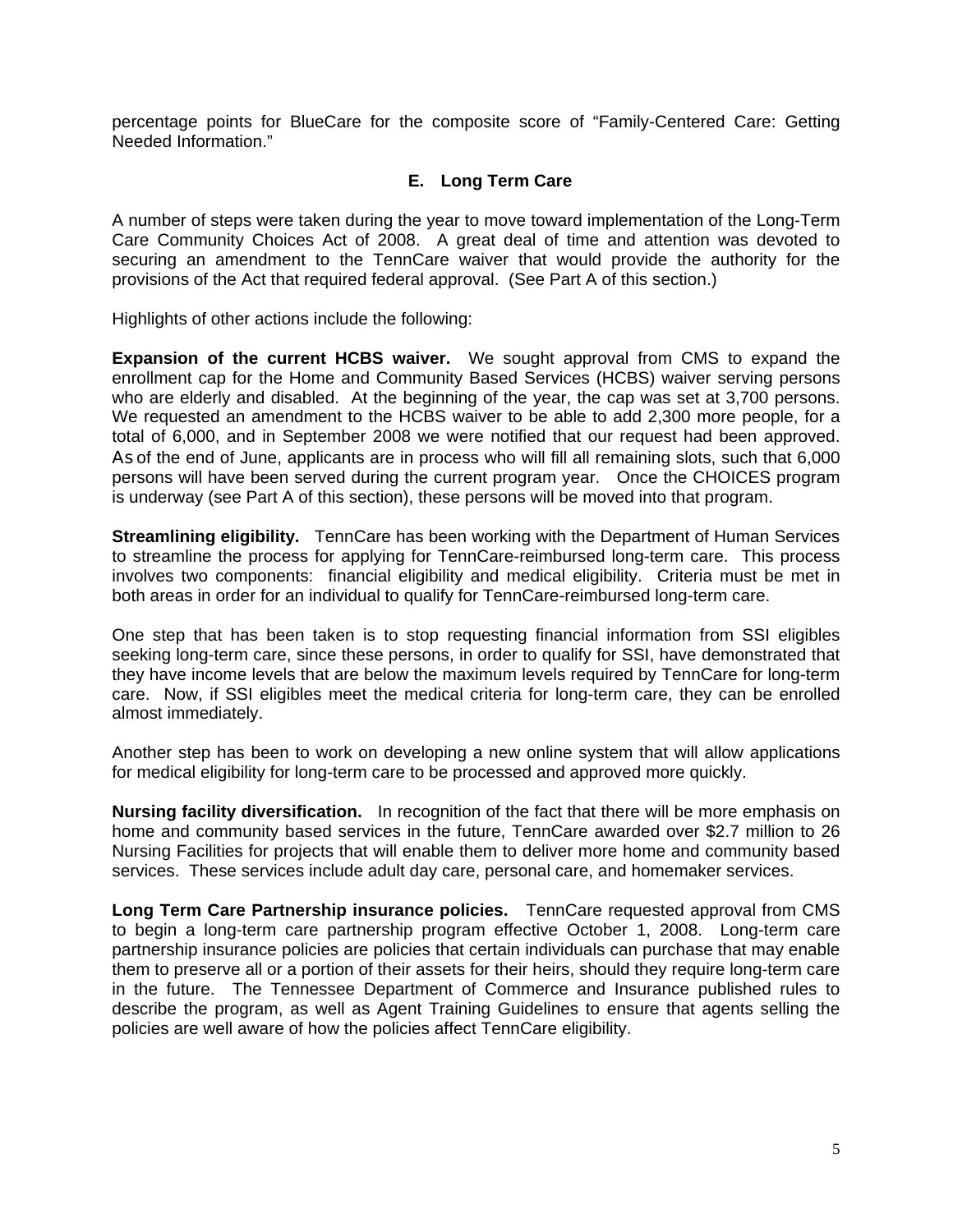## **F. Other Activities**

**National MMIS conference.** Each year the national Medicaid Management Information Systems (MMIS) Conference brings together persons from the public and private sectors to share ideas and information about Medicaid systems and initiatives. This year the conference was held in Nashville, from September 14 to September 18. It was the largest to date, with over 850 attendees from all over the country. Tennessee presenters included Commissioner Dave Goetz, TennCare Chief Medical Officer Dr. Wendy Long, and TennCare Director of Information Systems Brent Antony.

**Appointment of TennCare director to chair Quality Technical Assistance Group (TAG).** In December, TennCare Director Darin Gordon was appointed as the chair of the Quality Assistance Technical Group (TAG) by the National Association of State Medicaid Directors (NASMD), a group on which he serves as an executive committee member. The first meeting that he chaired was held on December 10, 2008.

**Appointment of TennCare Chief Medical Officer to the Medicaid Accreditation Advisory Committee of the National Committee for Quality Assurance (NCQA).** In April TennCare Chief Medical Officer Dr. Wendy Long was appointed to serve on NCQA's Medicaid Accreditation Advisory Committee, which is organized to provide expert and industry advice on developing quality standards, metrics, and scoring guidelines. This Committee acts as a sounding board for NCQA in reviewing proposed standards and its general approach to evaluation and is assisting NCQA in evaluating the existing Health Plan Accreditation process for adaptations that focus on the Medicaid population's special needs.

**Audit findings.** Audit findings from the Office of the Comptroller's annual TennCare audit have substantially decreased, from 39 audit findings in SFY 2002 to 3 audit findings in SFY 2007. This year TennCare was notified that there were no audit findings for SFY 08. This milestone is the result of a great deal of work that has been done to address past audit findings and to improve administrative processes. TennCare continues to monitor the prior audit findings since SFY 02, since these could reoccur, and also monitors potential audit findings that have been identified to ensure that these do not become future audit findings.

**Essential Access Hospital (EAH) payments.** The TennCare Bureau continued to make Essential Access Hospital payments during this period. Essential Access Hospital payments are payments from a pool of \$100 million (\$36,265,000 in state dollars) appropriated by the General Assembly.

The methodology for distributing these funds specifically considers each hospital's relative contribution to providing services to TennCare members, while also acknowledging differences in payer mix and hospitals' relative ability to make up TennCare losses. Data from the Hospital Joint Annual Report is used to determine hospitals' eligibility for these payments. Eligibility is determined each quarter based on each hospital's participation in TennCare. In order to receive a payment for the quarter, a hospital must be a contracted provider with TennCare Select and at least one other Managed Care Organization (MCO), and it must have contracted with TennCare Select for the entire quarter that the payment represents. Excluded from the Essential Access Hospital payments are Critical Access Hospitals, which receive cost-based reimbursement from the TennCare program and therefore do not have unreimbursed TennCare costs, and the five state mental health institutes.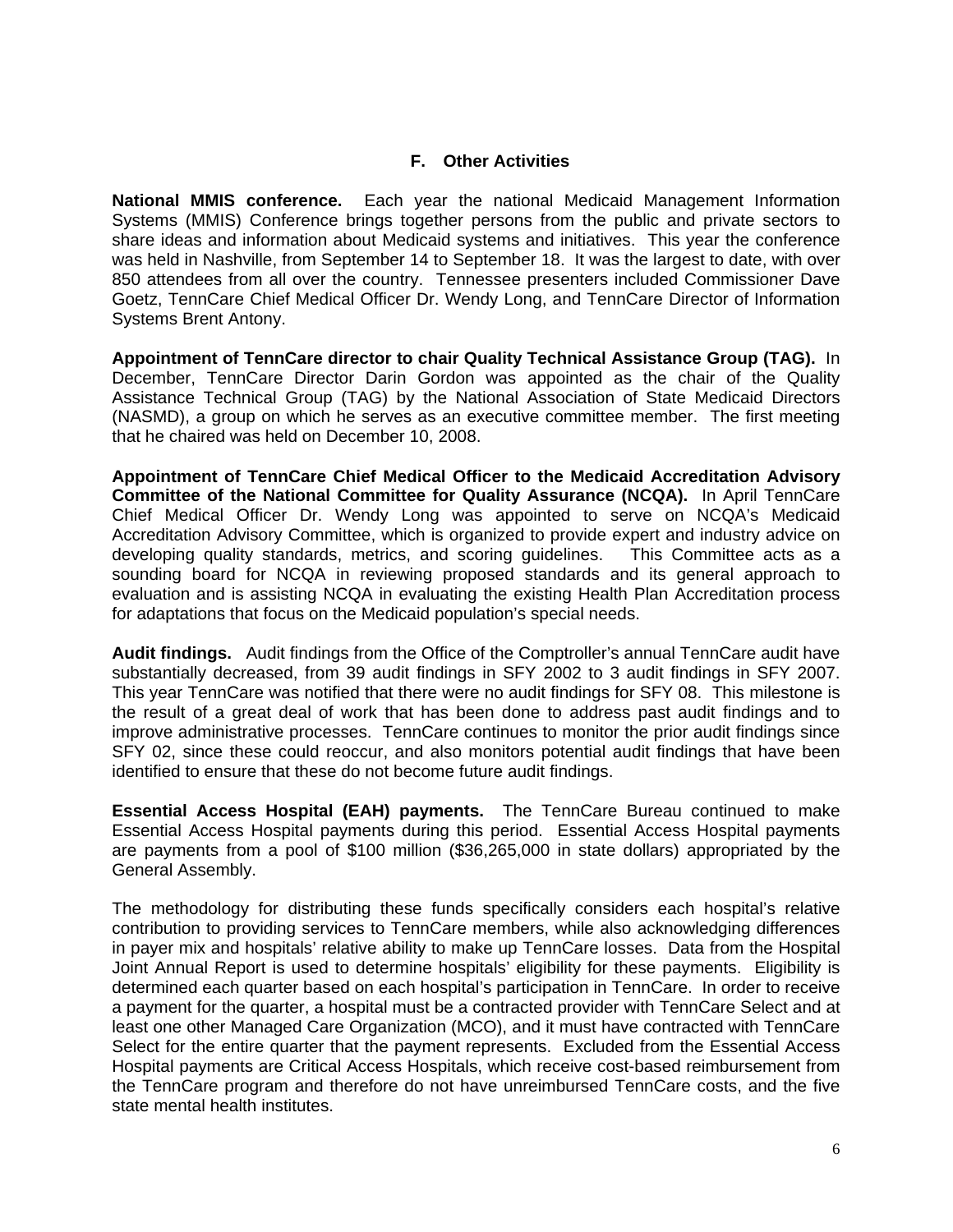The projected Essential Access Hospital payments for the fourth quarter of State Fiscal Year 2009 are shown in the Table 1.

| <b>Name</b>                                  | <b>EAH Fourth Quarter</b><br>FY 2009 | <b>EAH FY 2009</b><br><b>Payments YTD</b> |
|----------------------------------------------|--------------------------------------|-------------------------------------------|
| Methodist Medical Center of Oak Ridge        | \$108,714.00                         | \$433,614.00                              |
| Ridgeview Psychiatric Hospital and Center    | \$127,595.00                         | \$560,246.00                              |
| <b>Bedford County Medical Center</b>         | \$59,410.00                          | \$236,962.00                              |
| <b>Blount Memorial Hospital</b>              | \$136,892.00                         | \$546,008.00                              |
| <b>Bradley Memorial Hospital</b>             | \$135,975.00                         | \$542,349.00                              |
| <b>Cleveland Community Hospital</b>          | \$97,746.00                          | \$389,871.00                              |
| St. Mary's Medical Center of Campbell County | \$91,337.00                          | \$364,307.00                              |
| Jellico Community Hospital                   | \$80,163.00                          | \$319,740.00                              |
| Baptist Memorial Hospital - Huntingdon       | \$32,160.00                          | \$128,274.00                              |
| McKenzie Regional Hospital                   | \$47,833.00                          | \$190,786.00                              |
| <b>Sycamore Shoals Hospital</b>              | \$79,478.00                          | \$317,006.00                              |
| <b>Claiborne County Hospital</b>             | \$108,811.00                         | \$434,005.00                              |
| <b>Cumberland River Hospital</b>             | \$36,330.00                          | \$144,906.00                              |
| <b>Baptist Hospital of Cocke County</b>      | \$178,704.00                         | \$712,776.00                              |
| <b>United Regional Medical Center</b>        | \$48,613.00                          | \$193,897.00                              |
| <b>Cumberland Medical Center</b>             | \$116,213.00                         | \$463,529.00                              |
| Southern Hills Medical Center                | \$111,520.00                         | \$444,808.00                              |
| <b>Tennessee Christian Medical Center</b>    | \$211,243.00                         | \$842,563.00                              |
| Metro Nashville General Hospital             | \$900,988.00                         | \$3,603,952.00                            |
| <b>Baptist Hospital</b>                      | \$174,646.00                         | \$696,592.00                              |
| Vanderbilt University Hospital               | \$3,572,753.00                       | \$14,291,012.00                           |
| <b>Centennial Medical Center</b>             | \$256,556.00                         | \$1,023,296.00                            |
| <b>Skyline Medical Center</b>                | \$94,717.00                          | \$377,788.00                              |
| <b>Summit Medical Center</b>                 | \$117,959.00                         | \$470,492.00                              |
| <b>Baptist Women's Treatment Center</b>      | \$0.00                               | \$6,660.00                                |
| <b>Decatur County General Hospital</b>       | \$28,132.00                          | \$112,210.00                              |
| <b>Baptist Dekalb Hospital</b>               | \$29,302.00                          | \$116,875.00                              |
| <b>Horizon Medical Center</b>                | \$85,591.00                          | \$341,386.00                              |
| <b>Dyersburg Regional Medical Center</b>     | \$159,189.00                         | \$634,941.00                              |
| Methodist Healthcare - Fayette               | \$44,492.00                          | \$177,461.00                              |
| Jamestown Regional Medical Center            | \$101,516.00                         | \$404,906.00                              |
| <b>Emerald Hodgson Hospital</b>              | \$19,851.00                          | \$79,176.00                               |
| Southern Tennessee Medical Center            | \$76,586.00                          | \$305,471.00                              |
| <b>Gibson General Hospital</b>               | \$27,882.00                          | \$111,210.00                              |
| Humboldt General Hospital                    | \$98,604.00                          | \$393,291.00                              |
| Hillside Hospital                            | \$65,113.00                          | \$259,708.00                              |
| Laughlin Memorial Hospital                   | \$68,882.00                          | \$274,742.00                              |
| <b>Takoma Adventist Hospital</b>             | \$56,008.00                          | \$223,393.00                              |
| Morristown Hamblen Healthcare System         | \$153,984.00                         | \$614,181.00                              |

**Table 1 Essential Access Hospital Payments for the Quarter and the Year**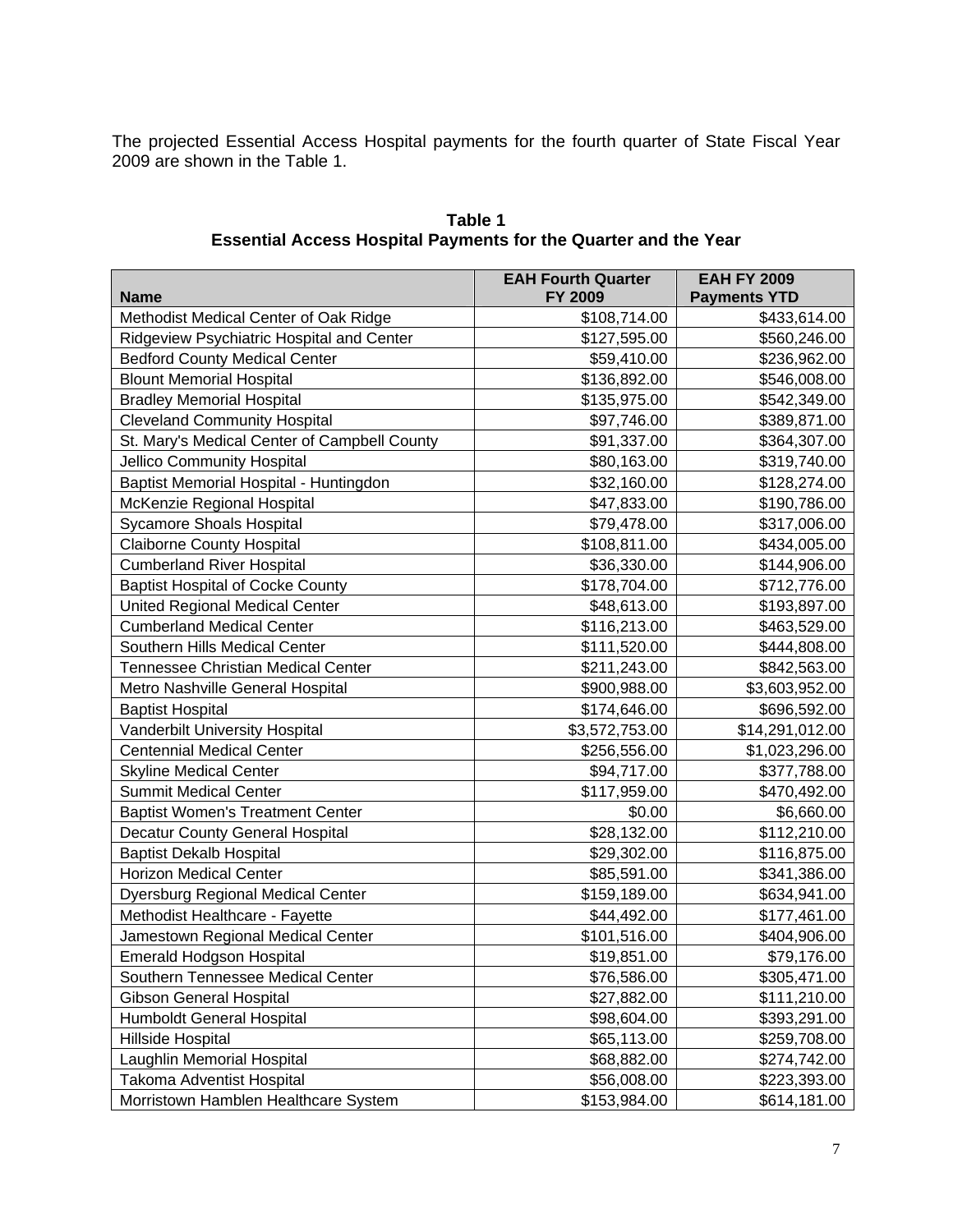|                                                 | <b>EAH Fourth Quarter</b> | <b>EAH FY 2009</b>  |
|-------------------------------------------------|---------------------------|---------------------|
| <b>Name</b>                                     | FY 2009                   | <b>Payments YTD</b> |
| Lakeway Regional Hospital                       | \$71,610.00               | \$285,624.00        |
| <b>Erlanger Medical Center</b>                  | \$1,509,743.00            | \$6,038,972.00      |
| Women's East Pavilion                           | \$13,705.00               | \$54,664.00         |
| Parkridge Medical Center - Revised              | \$667,991.00              | \$2,664,335.00      |
| Parkridge East Hospital                         | \$119,861.00              | \$478,076.00        |
| <b>Bolivar General Hospital</b>                 | \$59,734.00               | \$238,255.00        |
| Hardin County General Hospital                  | \$84,271.00               | \$336,124.00        |
| Wellmont Hawkins County Memorial Hospital       | \$47,637.00               | \$190,005.00        |
| <b>Haywood Park Community Hospital</b>          | \$33,750.00               | \$134,613.00        |
| Henderson County Community Hospital             | \$24,173.00               | \$96,416.00         |
| Henry County Medical Center                     | \$87,139.00               | \$347,563.00        |
| Fort Sanders Regional Medical Center            | \$302,757.00              | \$1,207,575.00      |
| Saint Mary's Health System                      | \$203,738.00              | \$812,630.00        |
| University of Tennessee Memorial Hospital       | \$1,244,385.00            | \$4,977,540.00      |
| East Tennessee Children's Hospital              | \$431,937.00              | \$2,545,811.00      |
| Fort Sanders Parkwest Medical Center - Revised  | \$341,961.00              | \$1,363,944.00      |
| <b>Crockett Hospital</b>                        | \$68,258.00               | \$272,252.00        |
| <b>Lincoln Medical Center</b>                   | \$48,059.00               | \$191,687.00        |
| <b>Athens Regional Medical Center</b>           | \$63,758.00               | \$254,303.00        |
| <b>McNairy Regional Hospital</b>                | \$38,730.00               | \$154,479.00        |
| Jackson Madison County General Hospital         | \$599,920.00              | \$2,392,837.00      |
| Regional Hospital of Jackson                    | \$96,264.00               | \$383,958.00        |
| Pathways of Tennessee                           | \$231,906.00              | \$1,018,257.00      |
| <b>Grandview Medical Center</b>                 | \$60,907.00               | \$242,932.00        |
| Maury Regional Hospital                         | \$151,601.00              | \$604,676.00        |
| <b>Sweetwater Hospital Association</b>          | \$118,706.00              | \$473,471.00        |
| <b>Gateway Medical Center</b>                   | \$129,413.00              | \$516,176.00        |
| Livingston Regional Hospital                    | \$37,556.00               | \$149,795.00        |
| Cookeville Regional Medical Center              | \$154,389.00              | \$615,795.00        |
| Roane Medical Center                            | \$41,114.00               | \$163,985.00        |
| <b>Northcrest Medical Center</b>                | \$125,984.00              | \$502,499.00        |
| Middle Tennessee Medical Center                 | \$176,019.00              | \$702,069.00        |
| <b>Baptist Treatment Center of Murfreesboro</b> | \$0.00                    | \$10,656.00         |
| <b>Stonecrest Medical Center</b>                | \$85,661.00               | \$341,666.00        |
| <b>Scott County Hospital</b>                    | \$17,616.00               | \$175,560.00        |
| Fort Sanders Sevier Medical Center              | \$114,867.00              | \$458,157.00        |
| Regional Medical Center (The Med)               | \$4,108,572.00            | \$16,434,288.00     |
| Saint Jude Children's Research                  | \$296,313.00              | \$1,181,871.00      |
| Methodist Healthcare - South                    | \$199,799.00              | \$796,916.00        |
| Methodist University Healthcare                 | \$362,142.00              | \$1,444,437.00      |
| Methodist Healthcare - North                    | \$165,278.00              | \$659,225.00        |
| Methodist Healthcare - Lebonheur                | \$818,063.00              | \$2,454,189.00      |
| <b>Delta Medical Center</b>                     | \$190,842.00              | \$761,193.00        |
| Saint Francis Hospital                          | \$312,526.00              | \$1,246,540.00      |
| <b>Community Behavioral Health</b>              | \$140,499.00              | \$421,497.00        |
| <b>Baptist Memorial Hospital for Women</b>      | \$155,107.00              | \$618,658.00        |
| Wellmont Bristol Regional Medical Center        | \$213,137.00              | \$850,118.00        |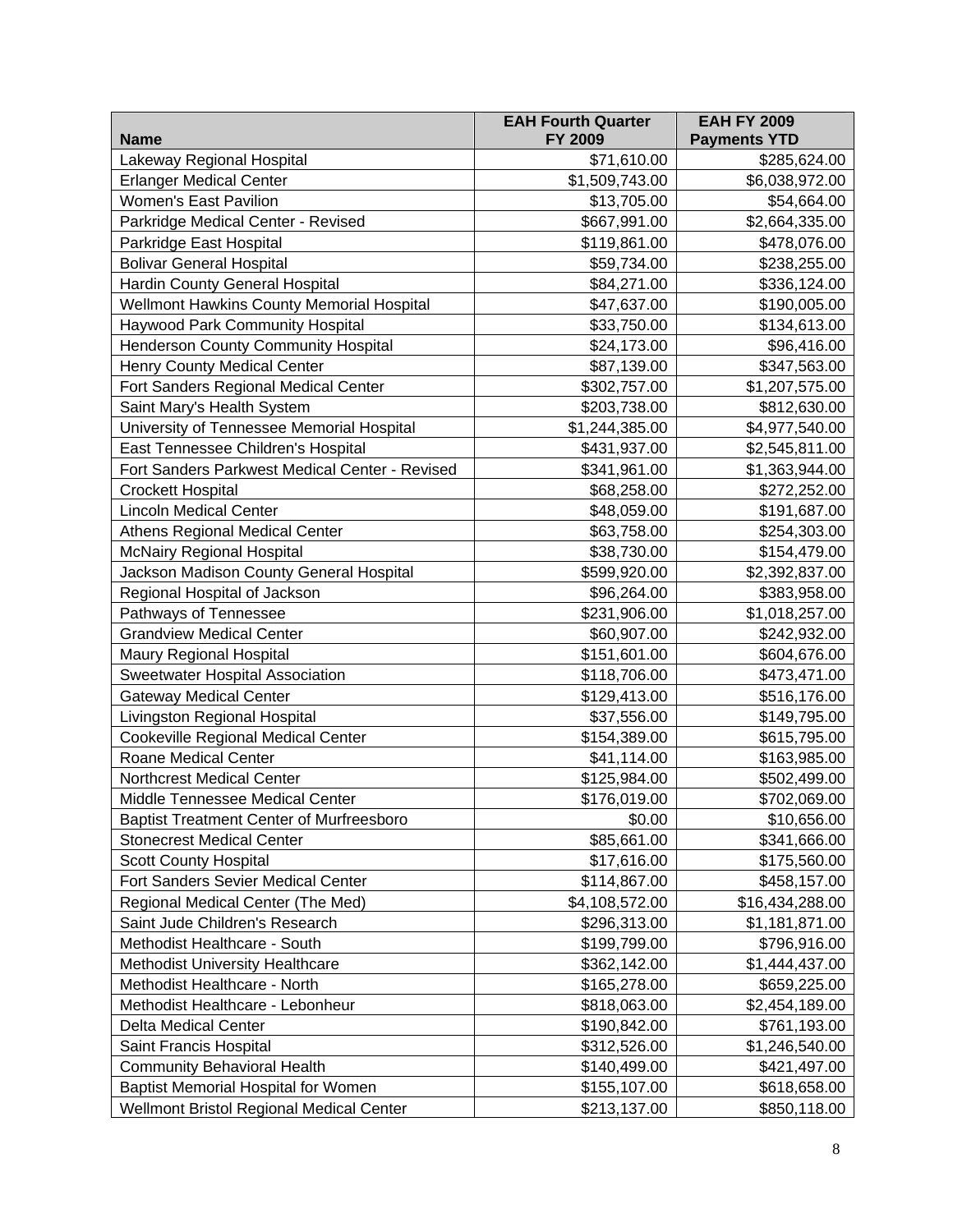|                                                | <b>EAH Fourth Quarter</b> | <b>EAH FY 2009</b>  |
|------------------------------------------------|---------------------------|---------------------|
| <b>Name</b>                                    | <b>FY 2009</b>            | <b>Payments YTD</b> |
| Wellmont Holston Valley Medical Center         | \$318,114.00              | \$1,268,829.00      |
| Indian Path Medical Center - Revised           | \$192,988.00              | \$769,753.00        |
| Tennessee Christian Medical Center - Portland  | \$25,158.00               | \$100,344.00        |
| Sumner Regional Medical Center                 | \$129,610.00              | \$516,961.00        |
| Baptist Memorial Hospital - Tipton             | \$116,627.00              | \$465,179.00        |
| <b>Unicoi County Memorial Hospital</b>         | \$38,603.00               | \$153,974.00        |
| <b>River Park Hospital</b>                     | \$60,220.00               | \$240,193.00        |
| Johnson City Specialty Hospital                | \$13,517.00               | \$53,912.00         |
| Johnson City Medical Center Hospital - Revised | \$1,163,559.00            | \$4,654,236.00      |
| Wayne Medical Center                           | \$23,613.00               | \$94,182.00         |
| <b>Volunteer Community Hospital</b>            | \$41,238.00               | \$164,484.00        |
| White County Community Hospital                | \$20,801.00               | \$82,967.00         |
| <b>University Medical Center</b>               | \$347,066.00              | \$1,384,307.00      |
| <b>TOTAL</b>                                   | *\$25,000,000.00          | \$100,000,000.00    |

**\***Proposed 4th Qtr. Payment scheduled for July 24, 2009.

## **Reverification Status**

The primary reverification activity during this quarter was the reverification of eligibility for *Daniels* class members. As of the end of June, almost 31,000 class members were determined to continue to be eligible for TennCare. Individuals who are not found to be eligible for Individuals who are not found to be eligible for TennCare will go through the disenrollment process. The RFI process for this class will continue into the 2009-2010 state fiscal year.

## **Status of Filling Top Leadership Positions in the Bureau**

The following top leadership positions have been filled during the past year:

**Matt Keppler** was appointed December 8, 2008, to serve as the Long Term Care (LTC) Government Relations Liaison. Mr. Keppler's role is to manage communication processes pertaining to the implementation of the LTC Community Choices Act of 2008 and to be responsible for research and development regarding all new legislative proposals and initiatives pertaining to LTC programs and services, as well as facilitating collaboration with other affected state agencies. Mr. Keppler is an experienced Government Relations professional with extensive experience in developing and implementing legislative initiatives including drafting legislation, facilitating legislative and government communication processes, development and communication of public policy, and grassroots advocacy. His experience includes serving as the Legislative Director for Illinois Association of Rehabilitation Facilities (IARF), Public Policy Director for the Illinois Association of Rehabilitation Facilities (IARF) and as the Legislative Policy Analyst for Illinois House of Representatives, Research and Appropriations.

**Mollie Mennell** was appointed January 4, 2009, and serves as Deputy Director of Long Term Care responsible for program integrity and process improvement as well as the administration,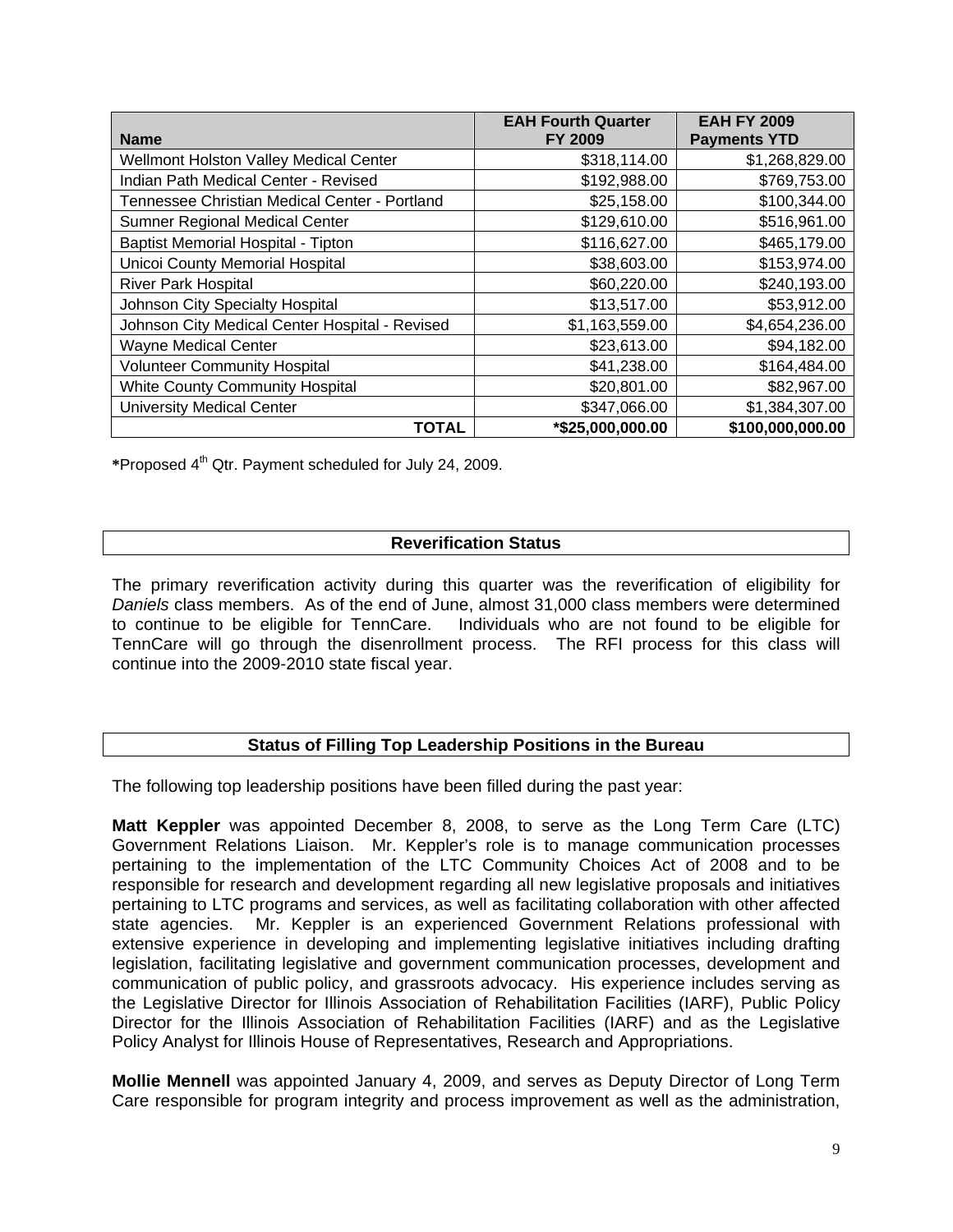policy and quality oversight of all long-term care (LTC) programs and services including Nursing Facility services, the Program of All-Inclusive Care for the Elderly (PACE), the state's 1915(c) Home and Community Based Services (HCBS) Waiver for the Elderly and Disabled, Intermediate Care Facilities for persons with Mental Retardation (ICFs/MR), and the state's three 1915(c) HCBS waiver programs for persons with mental retardation (Arlington, Statewide, and Self-Determination). Ms. Mennell brings more than eight years of state service to her new position. She has a Master's degree in Public Administration and a Bachelor of Arts degree in Political Science from the University of Tennessee, Knoxville, and is a graduate of the Tennessee Government Executive Institute

**Nita Mangum** was appointed January 5, 2009 to serve as the Deputy Director of Long Term Care for eligibility and enrollment. She is responsible for overseeing modifications to the state's long-term care (LTC) eligibility and enrollment processes and requirements as set forth in the Governor's Long-Term Care Community Choices Act of 2008. She also serves as the primary liaison for contracted functions with the Department of Human Services pertaining to LTC categorical and financial eligibility determination and for application of post-eligibility provisions needed to establish patient liability for LTC services. Ms. Mangum has 25 years of experience in leadership, program development and operations, and change management. She has a Master of Science degree in Social Work from the University of Tennessee, Knoxville, and a Bachelor of Science degree in Sociology and Criminal Justice from the University of Tennessee, Martin, in addition to specialized training from the University of Memphis and the U.S. Department of Justice.

**Kelly Gunderson** was appointed January 15, 2009, to serve as Director of Public Affairs, responsible for overseeing public and internal communications at TennCare. She has a Bachelor of Arts degree in broadcasting from the University of Central Missouri and worked for four years as a consumer reporter and morning news anchor for KRCG-TV, a CBS affiliate in mid-Missouri. In June of 2007 she accepted an appointment as Director of Communications for Missouri State Treasurer Sarah Steelman, where she served as a spokesperson, speechwriter, and primary media contact, as well as planning all public relations outreach.

**Terrence M. Leve** was appointed March 30, 2009, to serve as General Counsel, responsible for directing and managing the legal office for the Bureau of TennCare related to compliance with the *John B.* Consent Decree, the *Grier* lawsuit, and negotiation, direction and oversight of departmental litigation in state and federal courts and administrative tribunals. Mr. Leve earned his Juris Doctorate and Bachelor of Arts degree from the University of Southern California, and possesses 17 years of progressively responsible experience serving as an executive and legal professional in an international corporate setting.

**Nicole Woods** was appointed May 1, 2009, as the Pharmacy Director for the Bureau of TennCare. She is responsible for the management of the TennCare pharmacy program staff, the program call center, and the state's new Provider Benefits Manager (PBM) contract. Prior to this appointment, Ms. Woods served as the Associate Director in the Division of Pharmacy. She has been "Acting" Pharmacy Director since October 2008. Dr. Woods has both a Bachelor of Science degree in Biology and a Doctor of Science degree.

**Tandi Zerfoss** was appointed June 1, 2009 as the Information Security Officer (ISO) for the Bureau of TennCare. She is responsible for the security of TennCare facilities and systems, including the Medicaid Management Information System (MMIS) and related systems that house sensitive and personal identity and health information of 1.2 million Tennesseans covered by the TennCare program. Ms. Zerfoss possesses professional certifications as a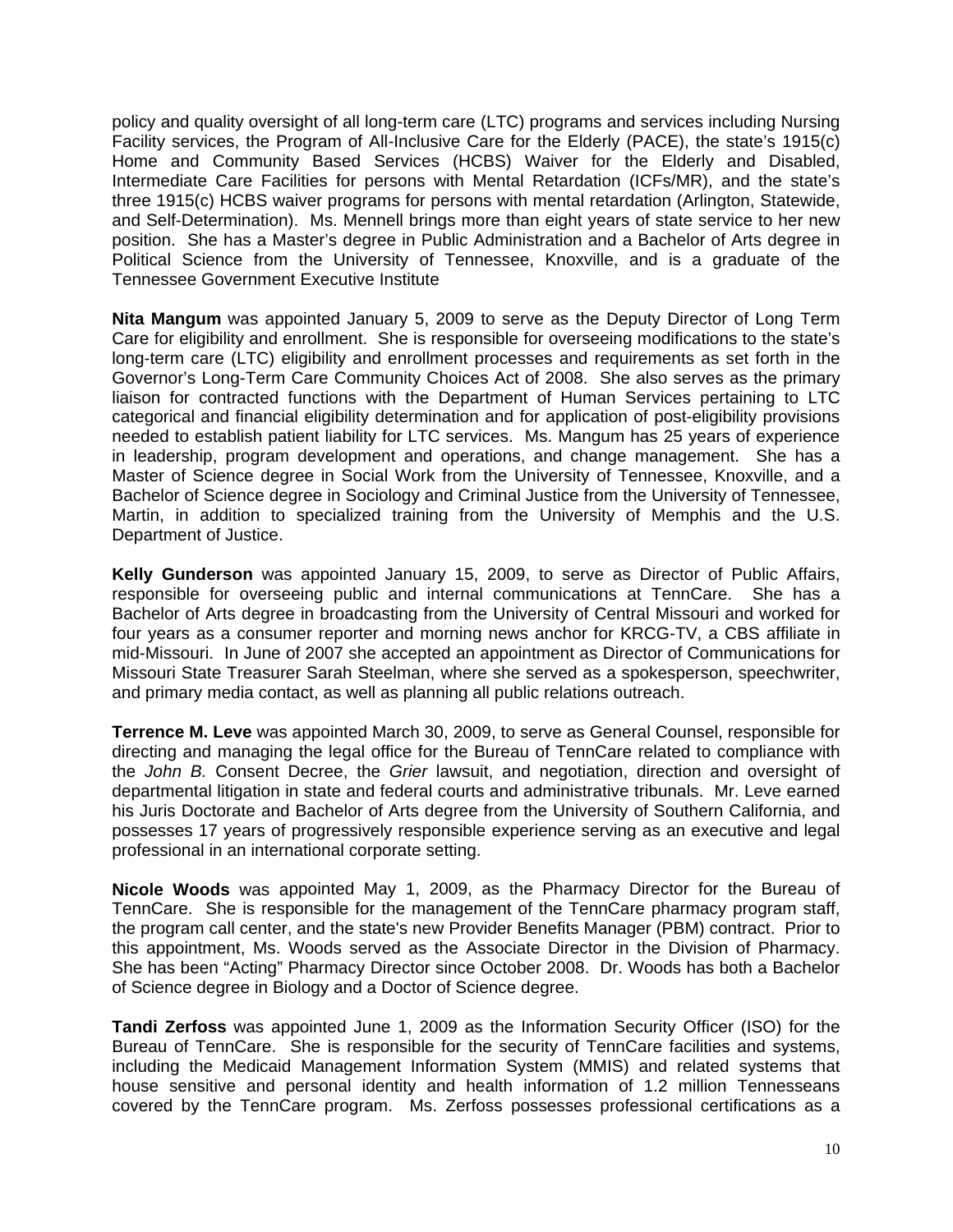Certified Information Systems Security Professional (CISSP), and a Certified Business Continuity Professional (CBCP) for disaster recovery. She has over 22 years of technical and management experience and most recently served as the Information Security Portfolio and Organizational Management Specialist with Hospital Corporation of America (HCA).

## **Number of Recipients on TennCare and Costs to the State**

At the end of the quarter and the end of the year, there were 1,204,648 Medicaid eligibles and 31,506 uninsured/uninsurable persons enrolled in TennCare, for a total of 1,236,154 persons.

Projections of TennCare spending for the fourth quarter and the year are summarized in the table below. These are not final numbers, since the fiscal year will not close for accounting purposes until late fall 2009.

|                             | 4 <sup>th</sup> Quarter* | Total*          |
|-----------------------------|--------------------------|-----------------|
| Spending on MCO services**  | \$825,651,400            | \$3,195,060,100 |
| Spending on BHO services*** | \$12,223,300             | \$160,707,400   |
| Spending on dental services | \$31,765,700             | \$151,750,900   |
| Spending on pharmacy        | \$177,247,900            | \$729,628,600   |
| services                    |                          |                 |
| Medicare "clawback"         | \$42,343,200             | \$238,716,500   |

**Table 2 TennCare Spending for the Quarter and the Year** 

*\*These figures are cash basis as of June 30 and are unaudited.* 

*\*\*This figure includes Integrated Managed Care MCO expenditures.* 

*\*\*\*Since BHO expenditures are now integrated into MCOs, this amount will continue to decline to zero.* 

## **Viability of MCCs in the TennCare Program**

## **Claims Payment Analysis**

The prompt pay requirements of T.C.A. § 56-32-226(b) mandate that each managed care organization ("MCO") and behavioral health organization ("BHO") ensure that 90% of clean claims for payment for services delivered to a TennCare enrollee are paid within 30 calendar days of the receipt of such claims and 99.5% of all provider claims are processed within 60 calendar days of receipt. TennCare's contract with its Dental Benefit Manager requires the DBM to also process claims in accordance with this statutory standard. TennCare's contract with its Pharmacy Benefits Manager ("PBM") requires the PBM to pay 100% of all clean claims submitted by pharmacy providers within 10 calendar days of receipt.

The MCOs, BHOs, the DBM and the PBM are required to submit monthly claims data files of all TennCare claims processed to TDCI for verification of prompt pay compliance. The plans are required to separate their claims data by TennCare Contract (i.e. East, Middle or West Grand Region) and by subcontractor (i.e. claims processed by a vision benefits manager). Furthermore, the MCOs and BHOs are required to separately identify non-emergency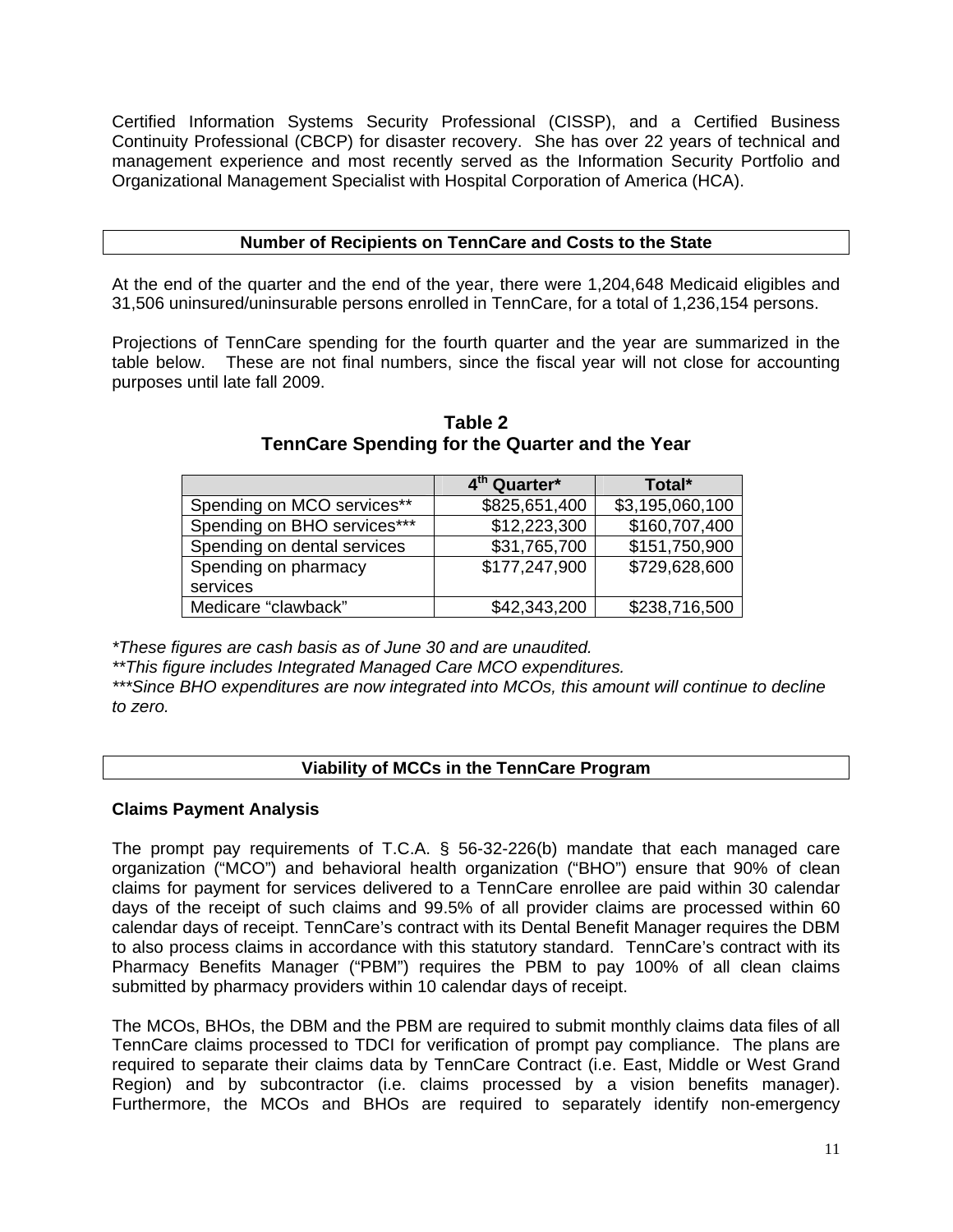transportation ("NEMT") claims in the data files. TDCI then performs and reports the results of the prompt pay analyses by NEMT claim type, by subcontractor, by TennCare contract and by total claims processed for the month.

If an MCO or BHO does not comply with the prompt pay requirements based on the total claims processed in a month, TDCI has the statutory authority to levy an administrative penalty of \$10,000 for each month of non-compliance after the first instance of non-compliance was reported to the plan. The TennCare Bureau can also assess liquidated damages pursuant to the terms of the TennCare Contract. If the DBM and PBM do not meet their contractual prompt pay requirements, only the TennCare Bureau can assess applicable liquidated damages against these entities.

## **Net Worth Requirement**

By statute, the minimum net worth requirement for each TennCare MCO and BHO is calculated based on premium revenue for the most recent calendar year. TDCI's calculations for the net worth requirement reflect payments made for the calendar year ended December 31, 2008, including payments made under the "stabilization plan." On June 1, 2009, the MCOs and BHOs submitted their NAIC Quarterly Financial Statement for the quarter ended March 31, 2009. As of December 31, 2008, TennCare MCOs/BHOs reported net worth as indicated in the table below.

|                                                                   | <b>Net Worth</b><br><b>Requirement</b> | <b>Reported Net</b><br><b>Worth</b> | Excess/<br>Deficiency) |
|-------------------------------------------------------------------|----------------------------------------|-------------------------------------|------------------------|
| <b>AMERIGROUP Tennessee</b>                                       | 18,170,414                             | 63,601,046                          | 45,430,632             |
| UnitedHealthcare Plan of the<br><b>River Valley (AmeriChoice)</b> | 41,501,178                             | 231,425,925                         | 189,924,747            |
| <b>Preferred Health Partnership</b>                               | 6,715,961                              | 46,002,502                          | 39,286,541             |
| <b>UAHC Health Plan</b>                                           | 7,159,013                              | 10,404,353                          | 3,245,340              |
| Unison Health Plan                                                | 6,120,722                              | 10,541,494                          | 4,420,772              |
| Volunteer (BlueCare &<br>Select)                                  | 25,326,692                             | 38,424,101                          | 13,097,409             |
| <b>Premier Behavioral Systems</b>                                 | 3,437,659                              | 7,496,611                           | 4,058,952              |
| <b>Tennessee Behavioral Health</b>                                | 6,735,554                              | 18,401,676                          | 11,666,122             |

**Table 3 Net Worth of TennCare MCOs and BHOs as of December 31, 2008** 

All TennCare MCOs and BHOs met their minimum net worth requirements as of March 31, 2009.

## **FINANCIAL ISSUES**:

## **Tennessee Coordinated Care Network d/b/a Access MedPlus (TCCN)**

The Motion for Final Order of Termination of the Liquidation and Discharge of the Liquidator was filed with the Davidson County Chancery Court. No objects were filed against this motion. The TCCN Liquidation will be submitting an order to the Chancellor to sign.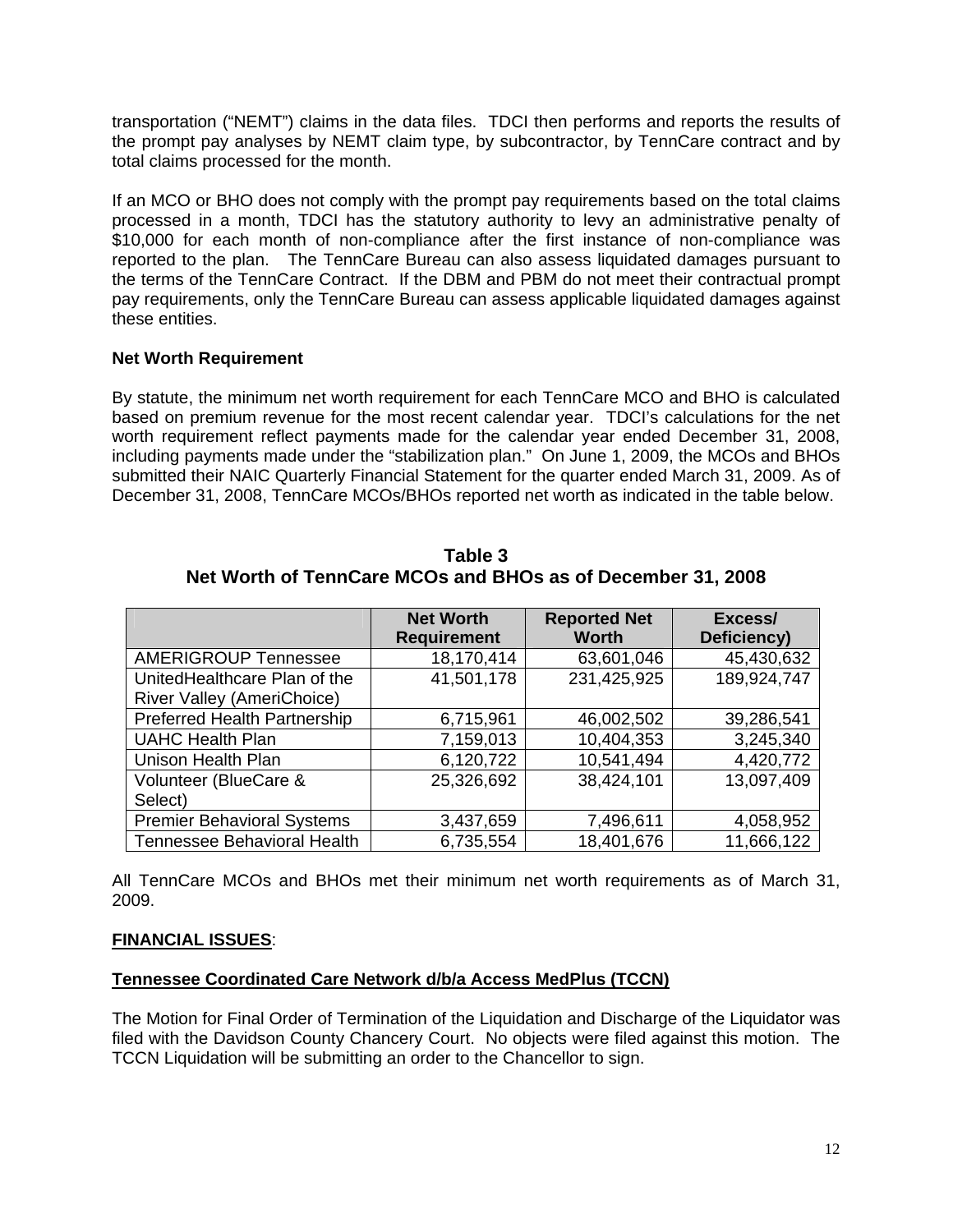## **Success of Fraud Detection and Prevention**

The Office of Inspector General (OIG) was established five years ago (July 1, 2004). The mission of the OIG is: *To identify, investigate, and prosecute persons who commit fraud or abuse against the TennCare program.* 

The OIG staff receives case information from a variety of sources including: local law enforcement, the TennCare Bureau, Health Related Boards (HRB), the Department of Human Services (DHS), other state agencies, health care providers, Managed Care Contractors (MCCs), and the general public via the OIG web site, fax, written correspondence, and phone calls to the OIG hotline.

The statistics for the fourth quarter of the 2008 - 2009 fiscal year are presented in Tables 4-11.

## **Table 4 Summary of Enrollee Cases for the Quarter, the Fiscal Year, and the Five Years Since the OIG was Created (July 2004)**

|                | Quarter | <b>Fiscal Year</b><br><b>Total</b> | <b>Grand Total for</b><br>the Past Five<br>Years |
|----------------|---------|------------------------------------|--------------------------------------------------|
| Cases Received | 3.060   | 20.670                             | 120.988                                          |
| Cases Closed   | 3,046   | 19,896                             | 118,352                                          |

## **Table 5 Summary of Enrollee Abuse Cases for the Quarter and the Last 36 Months**

|                      | Quarter | <b>Grand Total for the Last</b><br>36 Months |
|----------------------|---------|----------------------------------------------|
| Abuse Cases Received | 2.901   | 52.773                                       |
| Abuse Cases Closed   | 1.159   | 14.558                                       |
| Abuse Cases Referred | 1.742   | 39,062                                       |

 $\overline{\phantom{a}}$ <sup>1</sup>Cases are closed when there is inadequate information provided to investigate the complaint, the information has been researched and determined to be unfounded, the case was referred to another agency (as per appropriate jurisdiction), or prosecuted by the OIG and closed.

 $2$  Abuse cases may be referred to the appropriate Managed Care Contractor (MCC), the TennCare Bureau, or DHS for further review.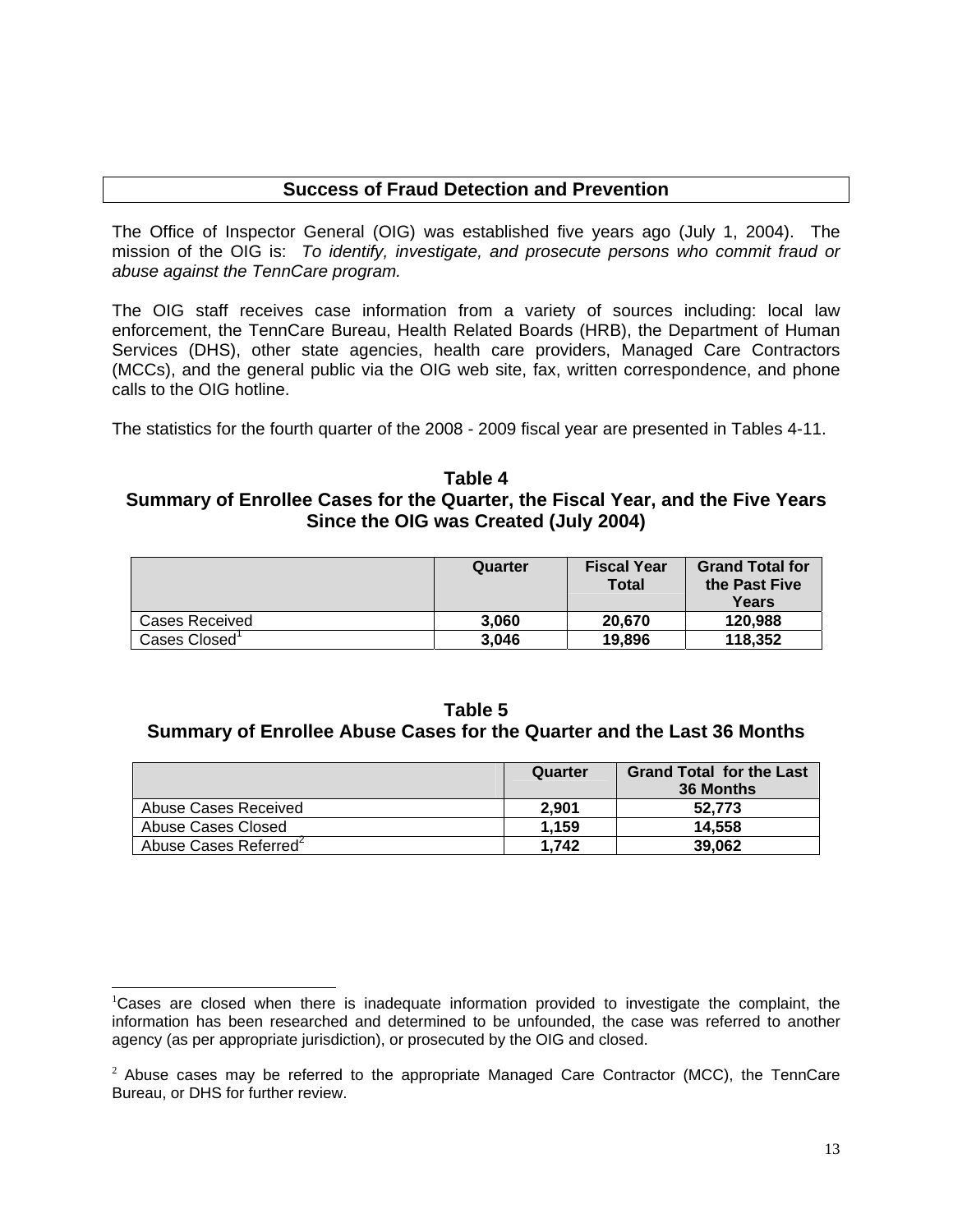## **Table 6**

## **Summary of Provider Cases for the Quarter, the Fiscal Year, and the Five Years Since the OIG was Created (July 2004)**

|                                                          | Quarter | <b>Fiscal Year</b><br><b>Total</b> | <b>Grand Total</b> |
|----------------------------------------------------------|---------|------------------------------------|--------------------|
| Cases opened                                             | 50      | 127                                | 1.315              |
| Cases closed                                             | 10      | 68                                 | 1,062              |
| Cases referred to TBI <sup>3</sup>                       |         | 22                                 | 167                |
| Cases referred to Health Related Boards                  |         | 40                                 | 99                 |
| Cases referred to Provider Fraud Task Force <sup>4</sup> |         |                                    |                    |

**Table 7 Summary of Arrests and Convictions for the Quarter, the Fiscal Year, and the Period Since February 2005**<sup>5</sup> 

|                         | Quarter | <b>Fiscal Year</b><br><b>Total</b> | <b>Grand Total</b> |
|-------------------------|---------|------------------------------------|--------------------|
| <b>Arrests</b>          | 52      | 257                                | 972                |
| Convictions             | 22      | 146                                | 462                |
| Diversions <sup>o</sup> |         | 41                                 | 169                |

## **Table 8 Summary of Court Fines & Costs Imposed for the Quarter, the Fiscal Year, and the Five Years Since the OIG was Created (July 2004)**

|                       | Quarter     | <b>Fiscal Year Total</b> | <b>Grand Total</b> |
|-----------------------|-------------|--------------------------|--------------------|
| Fines                 | \$18,050.00 | \$92,385.00              | \$242,446.50       |
| Court Costs & Taxes   | \$2,452.80  | \$25,729,28              | \$88,562.39        |
| Restitution (ordered) | \$50,893.26 | \$144,323.24             | \$1,260,084.25     |
| Drug Funds            | \$1,028.50  | \$11,188.00              | \$39,742.50        |

The OIG aggressively pursues enrollees who have apparently committed fraud or abuse against the TennCare program. The primary criminal case types are:

 $<sup>5</sup>$  Special Agents were in the field making arrests effective February 2005.</sup>

 $\overline{\phantom{a}}$ <sup>3</sup> The OIG refers **provider cases** to the TBI Medicaid Fraud Unit (as per state and federal law) and assists with these investigations as requested.

<sup>4</sup> The Provider Fraud Task Force is made up of representatives from the Attorney General's Office, the TennCare Bureau, the Tennessee Bureau of Investigation, and the OIG. OIG's participation began during the fourth quaryer of FY 2008-2009.

<sup>6</sup> There are two kinds of diversions. A **Judicial Diversion** may occur as the result of a guilty plea or verdict subject to expungement following successful completion of probation. T.C.A.§40-35-313. A **Pretrial Diversion** may occur when prosecution was suspended. If probation is successfully completed, the charge will be dismissed. T.C.A. § 40-15-105.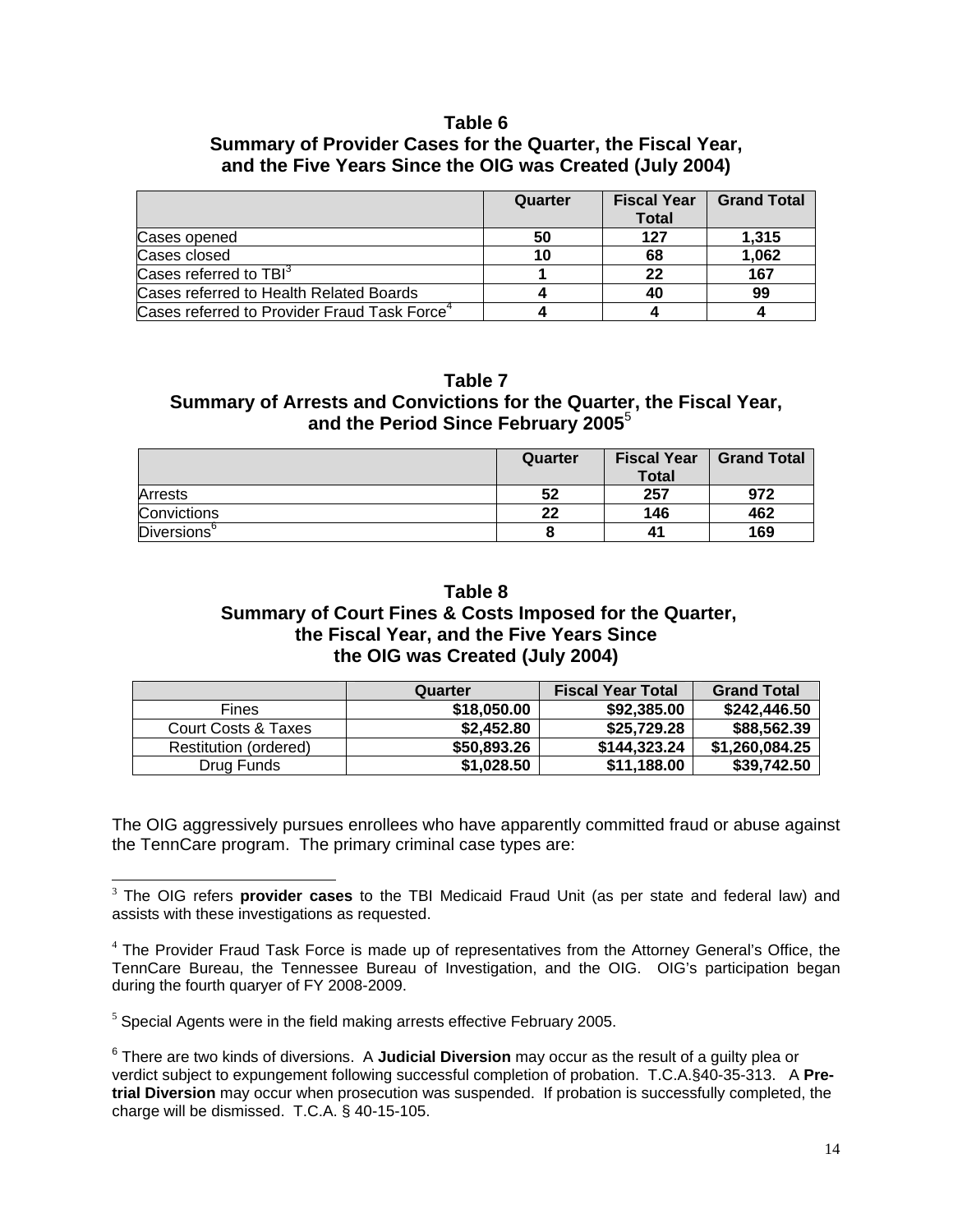- drug cases (drug diversion, drug seekers, doctor shopping, and forging prescriptions),
- reporting a false income
- access to other insurance
- ineligible individuals using a TennCare card

## **Table 9 Summary of Arrest Categories Since the OIG Was Created on July 1, 2004**

| <b>Arrest Categories</b>     | <b>Numbers</b> |
|------------------------------|----------------|
| Drug Diversion/Forgery RX    | 331            |
| Drug Diversion/Sale RX       | 340            |
| Access to Insurance          | 55             |
| Doctor Shopping              | 75             |
| <b>Operation Falcon III</b>  | 32             |
| <b>Operation Falcon IV</b>   | 16             |
| False Income                 | 45             |
| Ineligible Person Using Card | 16             |
| Living Out Of State          | 13             |
| Asset Diversion              | 7              |
| <b>Theft of Services</b>     | 11             |
| <b>ID Theft</b>              | 28             |
| Aiding & Abetting            | 3              |
| <b>GRAND TOTAL</b>           | 972            |

## **Table 10**

## **Summary of TennCare Case Referrals & Recoupments for the Quarter, the Fiscal Year, and the Period Between February 15, 2005,**<sup>7</sup> **and June 30, 2009**

|                                                                     | Quarter        | <b>Fiscal Year</b> |                  |
|---------------------------------------------------------------------|----------------|--------------------|------------------|
|                                                                     |                | <b>Total</b>       |                  |
| Recoupments collected by the OIG and<br>sent to the TennCare Bureau | \$24,344.26    | 231,705.54         | \$1,298,638.66   |
| Recommended TennCare terminations <sup>8</sup>                      | 1,666          | 14,365             | 48,662           |
| Potential savings <sup>9</sup>                                      | \$6,091,545.70 | \$48,658,085.70    | \$171,235,306.50 |

<sup>&</sup>lt;u>messes</u><br><sup>7</sup> On February 15, 2005, a Fiscal Manager and an attorney joined the OIG staff to facilitate and document this process.

 $8$  The recommendations for terminations are based on reports run from file net (e.g., Prisoner Report, State Wage Report, the Deceased Report, the Department of Human Resources Report, and the PARIS Report).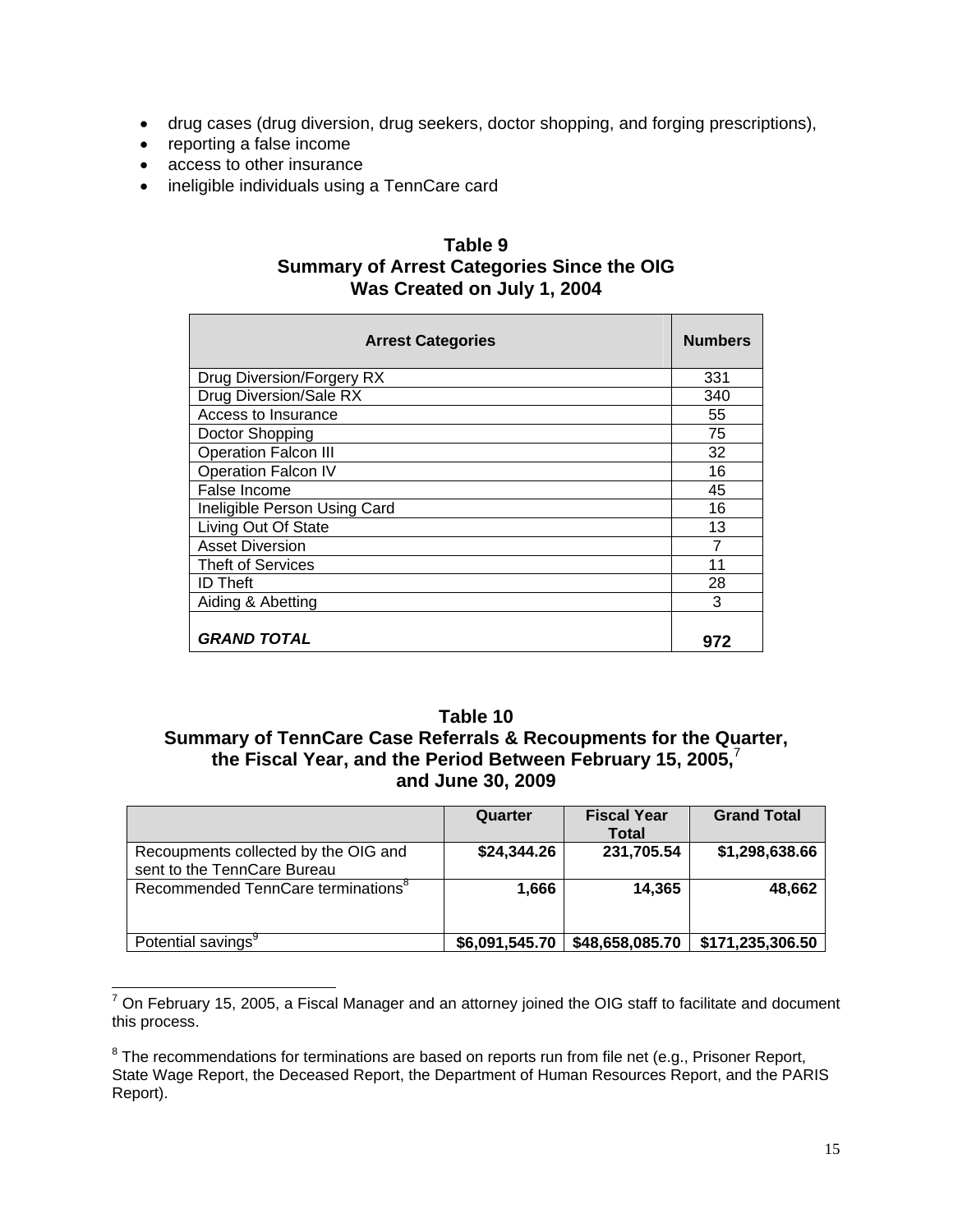## **Table 11**

## **Summary of Investigative Sources for the Quarter, the Fiscal Year, and the Five Years Since the OIG was Created**

|                | Quarter | <b>Fiscal</b><br>Year | Grand<br><b>Total</b> |
|----------------|---------|-----------------------|-----------------------|
| OIG Hot Line   | 905     | 3,473                 | 20,883                |
| OIG Mail Tips  | 53      | 205                   | 3,355                 |
| OIG Web Site   | 258     | 1,162                 | 7,115                 |
| OIG Email Tips | 124     | 564                   | 3,026                 |

Other investigative sources for this quarter included the following:

- $\bullet$  Internal--1,614
- $\bullet$  Fax –104
- Cash for Tips (pending)--8

A sample of case types for the quarter included the following:

- Drug diversion-299
- Drug seeker-84
- Income/other assets-192
- Using another person's care—29
- Out of state—110
- Transfer of assets-39
- Doctor shopping—313

The Office of Inspector General participated in the following activities during the quarter:

## **1. Meetings with Law Enforcement Officials and other State Agencies**

\*Various Judicial Task Forces, District Attorneys, and Sheriffs & Chiefs of Police \*TBI Drug Diversion Task Force \*Middle Tennessee Law Enforcement Committee (in Brentwood) \*FBI National Academy Graduates – Regional Meeting in Nashville \*Law Enforcement Accreditation Coalition of Tennessee (LEACT) \*MCC Roundtable \*Nursing Home Meeting with TennCare Bureau and Mental Health \*Law Enforcement & Prescribers Summit – Nashville \*Law Enforcement & Prescribers Summit – Jackson \*Law Enforcement & Prescribers Summit – Knoxville \*East Tennessee Drug Diversion Task Force – Chattanooga

\*Monthly TennCare Provider Fraud Task Force

**2. Media**

<sup>&</sup>lt;sup>9</sup><br>The potential savings is calculated by multiplying the average annual cost per enrollee, or \$3,656.39, times the number of recommended terminations.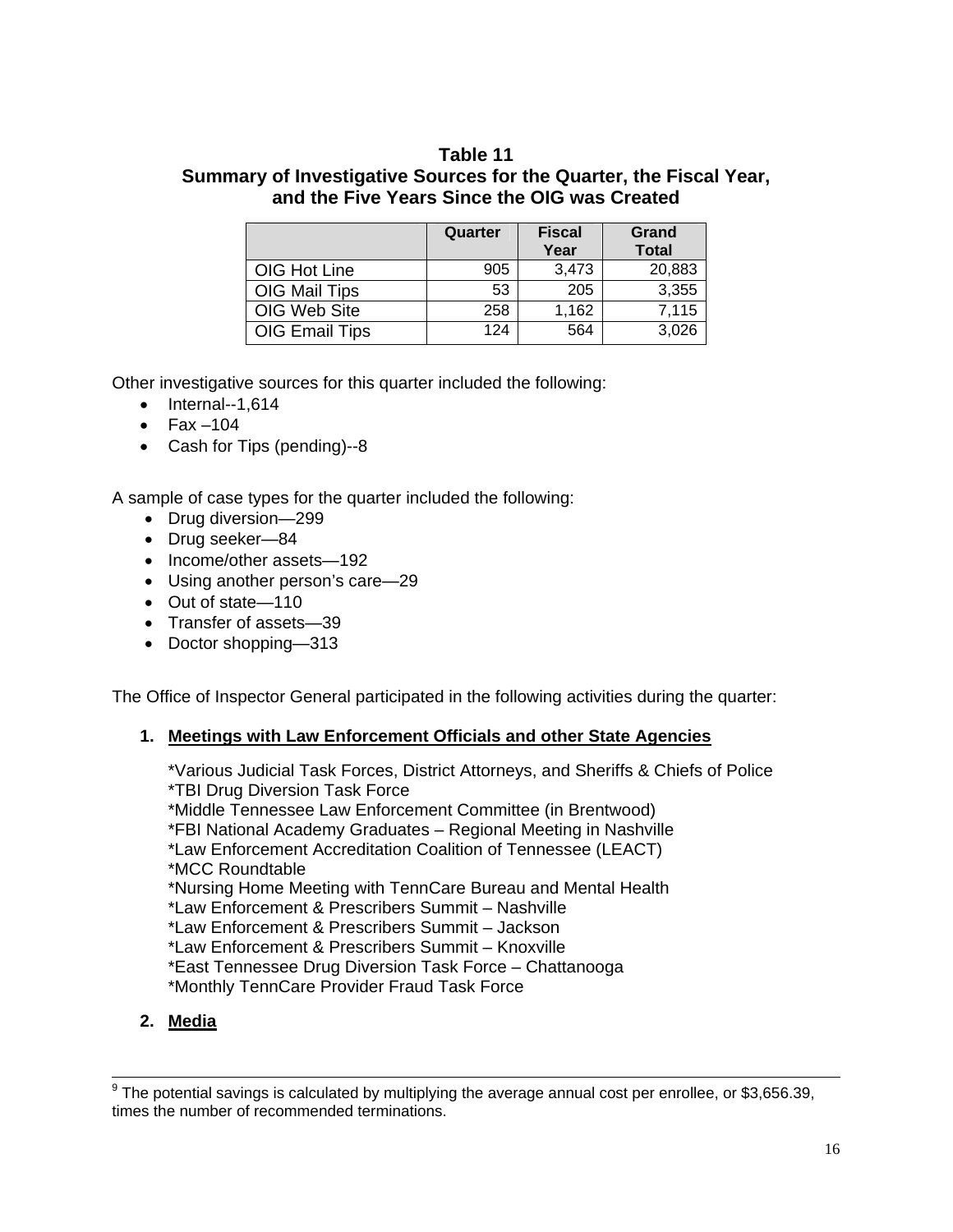\*Electronic and print media throughout the State of Tennessee reported the arrests and convictions of the OIG.

## **3. Training**

\*Accounting CEU classes – Fiscal Manager \*Leadership Middle Tennessee \*POST certified training for all commissioned personnel \*OIG personnel attended various Edison classes

\*CEU classes for the Legal Staff

#### **Other OIG Activities**

\*Inspector General Deborah Faulkner graduated from the 2008–2009 *Leadership Middle Tennessee* class.

\*Deputy Inspector General David Griswold (CID) was selected for the 2009 – 2010 *Leadership Nashville* class and the *Tennessee Government Executive Institute* (TGEI).

\*Currently there are 14 OIG employee vacancies. There were 3 employees who took the Voluntary Buyout in 2008. The OIG had 4 Special Agents on light duty during this quarter.

\*Training continued for OIG personnel during this quarter. The Special Agents started their annual In-Service training that includes POST required courses, instruction regarding new policies and procedures, firearm qualification, a legal and accreditation update, etc.

\*All CEU training began for OIG "professional" staff members, i.e. attorneys, an accountant, registered nurses, and information technology personnel.

\*The OIG Legal Division continues to assist OIG staff members by providing legal advice on issues including how to meet the requirements of various statutes and drafting and reviewing documents that have legal implications. The Legal Division facilitates the case preparation process and works closely with various District Attorneys toward a successful prosecution of OIG cases.

\*The Inspector General and the Deputy Inspector General over Criminal Investigations have continued to make visits to various Tennessee counties. In each jurisdiction visited, there is a courtesy call to the Sheriff and Chief of Police. The goal is to continue to solidify the collaboration between local law enforcement and the OIG. More visits are planned for the next quarter.

 \*The *Doctor Shopping* legislation (approved by the Governor and the General Assembly, June 2007) has generated 75 arrests as of this writing for Doctor Shopping. The OIG continues to mail letters and posters and provide presentations to notify licensed medical providers and law enforcement agencies in the state about this new law. As a result, positive feedback has been received.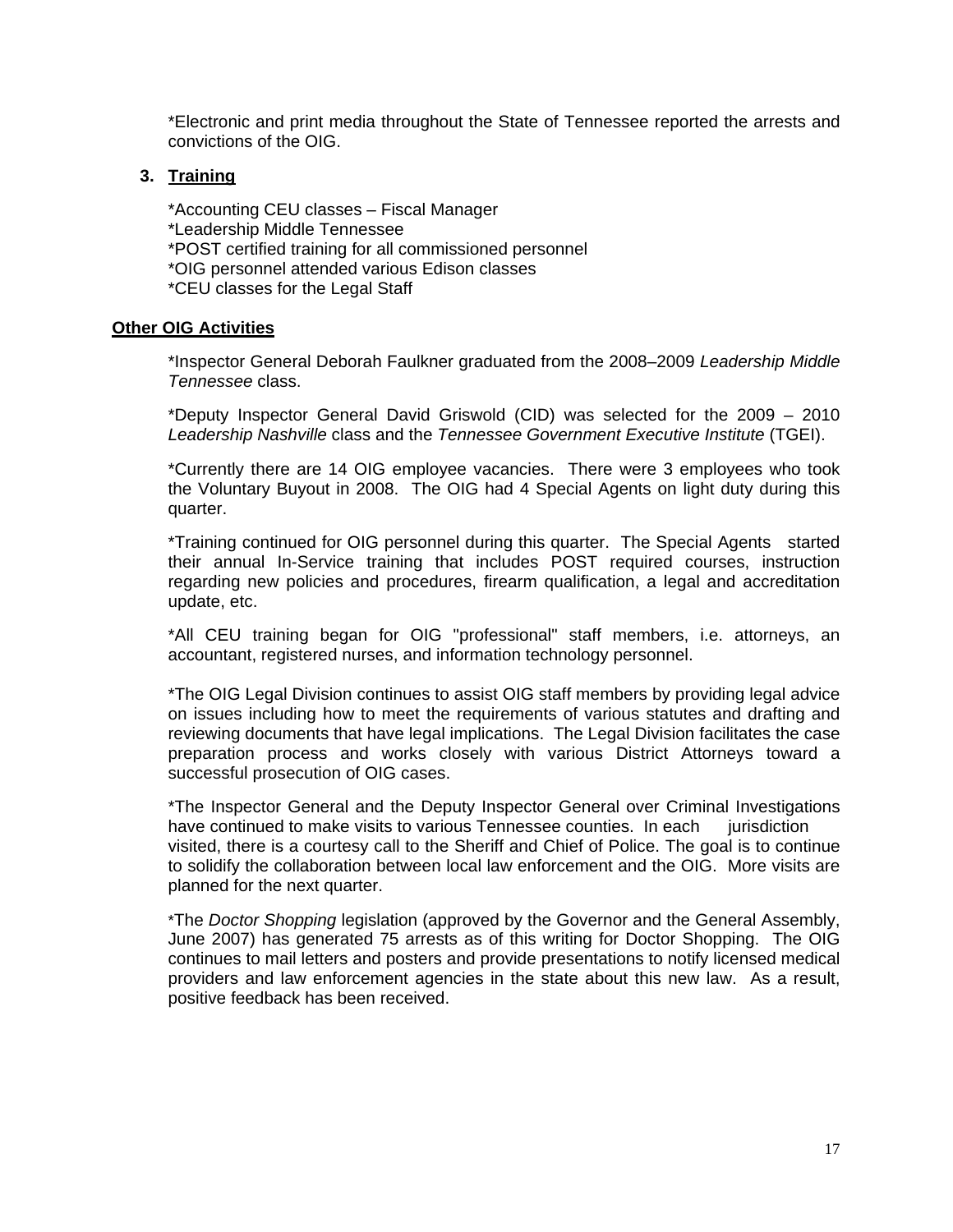## **Case Narrative EXAMPLES**

The following are a few examples of TennCare fraud investigations, arrests, and prosecutions conducted by the Office of Inspector General during the fourth quarter of FY 2008–2009:

#### *Drug Seeker/Drug Diversion*

A woman in *Marshall County* was charged with two counts of doctor shopping for the painkiller Oxycodone.

A *Wilson County* woman was arrested for acting under the authority of a doctor to call in a prescription to a pharmacy to obtain the addictive pain killer Hydrocodone and have TennCare pay for it.

A couple from *Van Buren County* was charged with fraudulently obtaining prescriptions for Tramadol and Darvocet with the intent of selling at least a portion of the medication. They used their TennCare to pay for the drugs.

A man in *Knox County* was arrested for altering a prescription in order to obtain Lortab. The doctor's visit was paid for by TennCare.

Three *Marion County* people were charged with TennCare fraud for obtaining Hydrocodone with their TennCare benefits with the intent to sell a portion of the prescription.

A woman was charged with TennCare fraud in *Davidson County* for selling her prescription drugs paid for by TennCare. She was charged with one count of TennCare fraud, one count of selling a controlled substance, and one count of possession of a controlled substance with the intent to sell. She apparently obtained Suboxone through Medicare Part B which is paid for in part by TennCare, then selling a portion of the prescription in a Walgreens parking lot.

A woman from Giles County was **arrested for the third time in four months** with prescription drug fraud. She has been charged in *Lewis County*, *Williamson County*, and *Giles County*. The arrests stem from passing forged prescriptions for Hydrocodone and using her TennCare to pay for the drug.

Two people in *Wilson County* were arrested for TennCare fraud. A woman was charged with loaning her son's TennCare card to a man so he could receive medical treatment.

Four people in *Unicoi* and *Cannon Counties* were arrested for obtaining prescription medications paid for by TennCare which they intended to sell to other individuals.

#### *Identity Theft*

A *Rutherford County* woman was charged with unlawful use of another person's identity in order to obtain medical services using TennCare to pay for it. She was charged with two counts of Identity Theft for knowingly using the personal information of another TennCare enrollee to obtain medical services paid for by TennCare and two counts of TennCare fraud.

A *Dyer County* man was charged with identity theft in order to fraudulently obtain TennCare benefits. A Dyer County woman was also arrested for aiding and abetting him in his illegal conduct. They were charged with four counts of TennCare fraud. Their efforts involved the fraudulent use of TennCare to get prescriptions for Lortab, MS Cotin, Ativan, and Amoxicillin.

A *Rutherford County* man was arrested for TennCare fraud by filling prescriptions and using his son's TennCare to pay for it. He was charged with three counts of TennCare fraud, three counts of identity theft, and one count of criminal simulation.